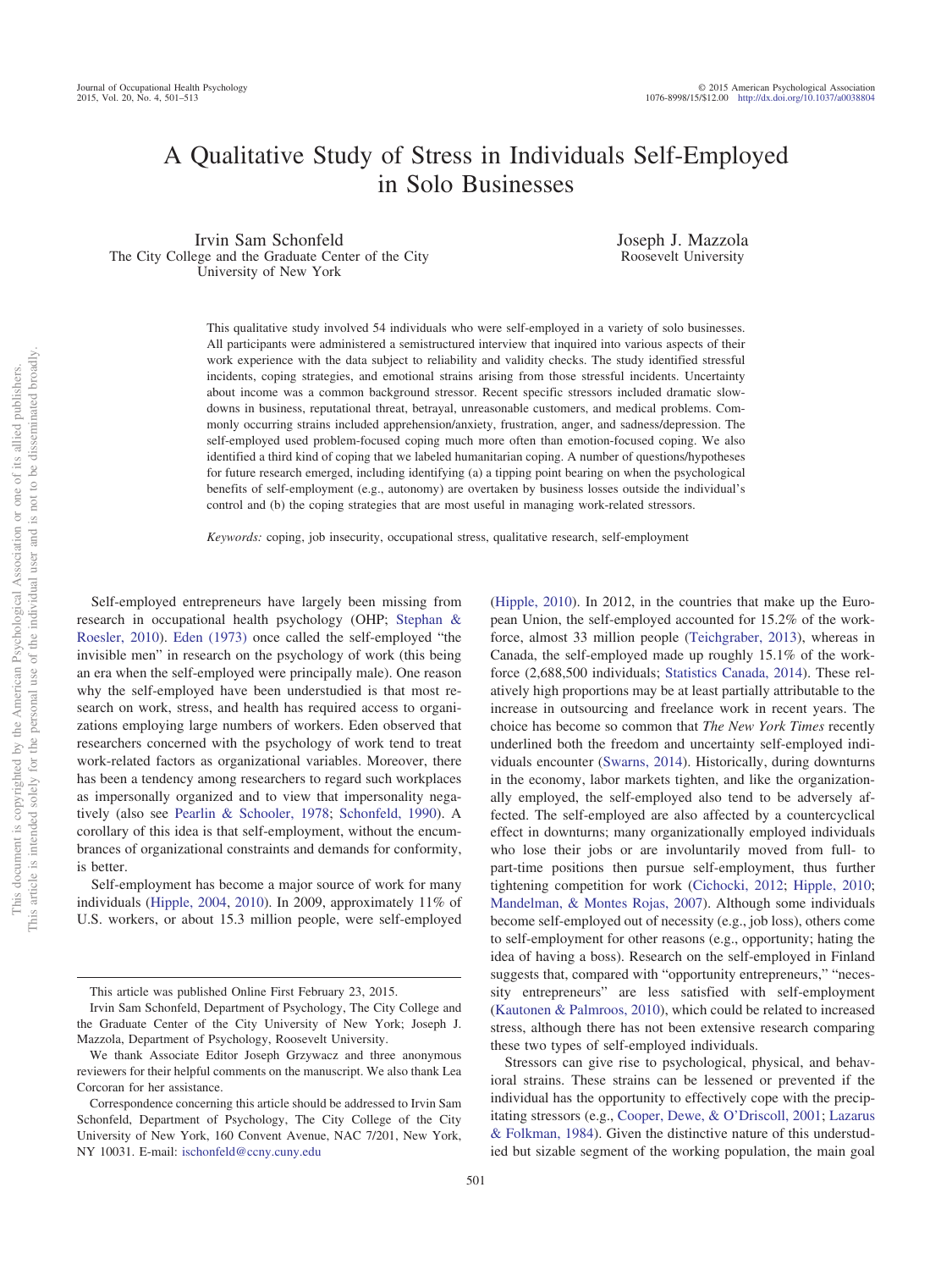of the current study was to investigate how the stress process in the self-employed plays out with a special focus on identifying stressors, strains, and coping strategies. With the paucity of stress research in these workers, we believe that a helpful way to accomplish our goal would be to take an open-ended, qualitative approach (e.g., [Hashizume, 2010\)](#page-11-8).

#### **Stressors and Personality Factors**

Research indicates that self-employed individuals experience higher levels of job satisfaction than do individuals whose jobs are organizationally dependent [\(Lange, 2012;](#page-11-9) [Kautonen & Palmroos,](#page-11-6) [2010;](#page-11-6) [Prottas & Thompson, 2006;](#page-11-10) [Thompson, Kopelman, &](#page-12-4) [Schriesheim, 1992\)](#page-12-4), although the self-employed, on average, earn less [\(Åstebro, Chen, & Thompson, 2008\)](#page-10-2). Both work-related stressors and the personality of the job incumbent are thought to affect health outcomes [\(Cooper & Marshall, 1976\)](#page-10-3), and by extension job satisfaction. Two rival sets of explanations account for this higher satisfaction: one concerning job characteristics and the other personality. A job-characteristics perspective holds that the greater autonomy [\(Karasek, 1979;](#page-11-11) [Karasek & Theorell, 1990\)](#page-11-12) selfemployment affords explains the higher levels of satisfaction and lower levels of psychological distress. Karasek's demand– control model, although widely studied, has to our knowledge been exclusively applied to the organizationally employed (e.g., [Kivimäki,](#page-11-13) [Elovainio, Vahtera, & Ferrie, 2003;](#page-11-13) [Stansfeld, Fuhrer, Shipley, &](#page-12-5) [Marmot, 1999\)](#page-12-5). There is evidence that in general self-employed workers enjoy greater autonomy than the organizationally employed [\(Prottas & Thompson, 2006\)](#page-11-10). In addition, evidence suggests that the nature of jobs influences dimensions of personality, particularly with reference to self-direction and mastery (e.g., [Kohn & Schooler, 1982;](#page-11-14) also see [Bradley, 2010](#page-10-4) and [Karasek &](#page-11-12) [Theorell, 1990\)](#page-11-12), a requirement of self-employment.

A personality-based explanation regards job satisfaction as resulting from how self-employment is suited to the personality of the individual [\(Lange, 2012\)](#page-11-9), an idea that echoes the person– environment fit model [\(Caplan, Cobb, French, Harrison, & Pin](#page-10-5)[neau, 1975\)](#page-10-5). For example, necessity entrepreneurs (e.g., they lost organization-dependent jobs in a recession and became selfemployed to continue to earn a living) in comparison with opportunity entrepreneurs may not find that self-employment "fits" their personalities. Personality factors such as positive affectivity, need achievement, and low risk aversion may draw individuals to selfemployment (opportunity entrepreneurs) as well as possibly influence job satisfaction, although other mechanisms could link personality to job satisfaction [\(Bruk-Lee, Khoury, Nixon, Goh, &](#page-10-6) [Spector, 2009\)](#page-10-6). The personality trait of optimism and depressive symptoms (low levels) were associated with job satisfaction in the European Social Survey (ESS), a study that involved more than 10,000 workers in 17 countries; these traits, however, did not explain the relation of self-employment to job satisfaction [\(Lange,](#page-11-9) [2012\)](#page-11-9). Consistent with the demand– control model, which we view as reflective of the job-characteristics perspective, job-related autonomy and independent decision-making mediated the relation of self-employment to job satisfaction in the ESS study. Nevertheless, personality has a role to play. For example, creativity is an element of an entrepreneurial personality [\(Ahmetoglu, Leutner, &](#page-10-7) [Chamorro-Premuzic, 2011;](#page-10-7) [Almeida, Ahmetoglu, & Chamorro-](#page-10-8) [Premuzic, 2014\)](#page-10-8). Participants in the current study include solo entrepreneurs in creative fields (designers, writers, etc.).

The self-employed can be thought of as comprising two groups. In one, the self-employed person is the owner of a business usually a small business—that he or she manages, and pays wages to employees. In the other, the self-employed person works in an independent, one-person operation, although research on the selfemployed has often lumped the two groups together (e.g., [Eden,](#page-11-15) [1975;](#page-11-15) [Kautonen & Palmroos, 2010;](#page-11-6) [Prottas & Thompson, 2006;](#page-11-10) [Stephan & Roesler, 2010;](#page-12-0) [Thompson et al., 1992\)](#page-12-4). In their Finnish sample, [Kautonen and Palmroos \(2010\)](#page-11-6) found that slightly more than half the self-employed did not employ others; about 20% employed one person; the remainder ran businesses that had between two and nine employees. There has probably been more research on the self-employed who employ others (e.g., [Buttner,](#page-10-9) [1992\)](#page-10-9) than on lone entrepreneurs, the subject of the current study. Given factors described above, for example, lower incomes and recent economic conditions that further dampened earnings, we expect work-related stress experiences to affect the self-employed in unique ways.

#### **Stressors and Support**

Although self-employment has been largely studied by economists (e.g., [Cichocki, 2012;](#page-10-0) [Lange, 2012\)](#page-11-9), the stressors exerting psychological effects on the self-employed are not well understood. Self-employment is indeed associated with stressors. There is evidence that in emerging markets self-employment is characterized by its "precariousness" [\(Mandelman, & Montes Rojas,](#page-11-5) [2007\)](#page-11-5). Thus, one potential stressor is economic insecurity, which can lead to a variety of strains [\(Ferrie et al., 2001\)](#page-11-16). An economic downturn that drives the organizationally employed into selfemployment amplifies economic insecurity among those whose self-employment antedated the downturn [\(Hipple, 2010\)](#page-11-4). Because research on the psychological effects of stressors on the selfemployed was largely conducted before the recent downturn (e.g., [Prottas & Thompson, 2006\)](#page-11-10), the research likely paints a rosier picture of what it is like to be self-employed. Although research on the impact of job insecurity specifically on the self-employed has been rare, high-quality, longitudinal studies on the organizationally employed indicate that job insecurity has a baleful effect on mental (e.g., [Marchand, Demers, & Durand, 2005;](#page-11-17) [Rugulies, Bül](#page-11-18)[tmann, Aust, & Burr, 2006;](#page-11-18) [Wang, 2004\)](#page-12-6) and cardiovascular health (e.g., [Vahtera et al., 2004;](#page-12-7) [Virtanen et al., 2013\)](#page-12-8).

Research on job stress has demonstrated the importance of coworker and supervisor support in coping with these stressors [\(House, Landis, & Umberson, 1988;](#page-11-19) [Luchman & González-](#page-11-20)[Morales, 2013\)](#page-11-20). Among the self-employed in lone enterprises, the concept of coworker and supervisor support is problematic, although research has examined the impact of support from family and friends [\(Schonfeld, 2001\)](#page-11-21), which may be a major source of support to the lone, self-employed individual. In the absence of, or as a supplement to, supportive others, individual coping efforts can play role in the stress process. Additionally, given both the demands of self-employment and the personality characteristics of the self-employed [\(Bruk-Lee et al., 2009\)](#page-10-6), it may also be anticipated that more active, problem-focused coping will predominate emotion-focused coping [\(Carver & Connor-Smith, 2010;](#page-10-10) [Lazarus](#page-11-7) [& Folkman, 1984\)](#page-11-7).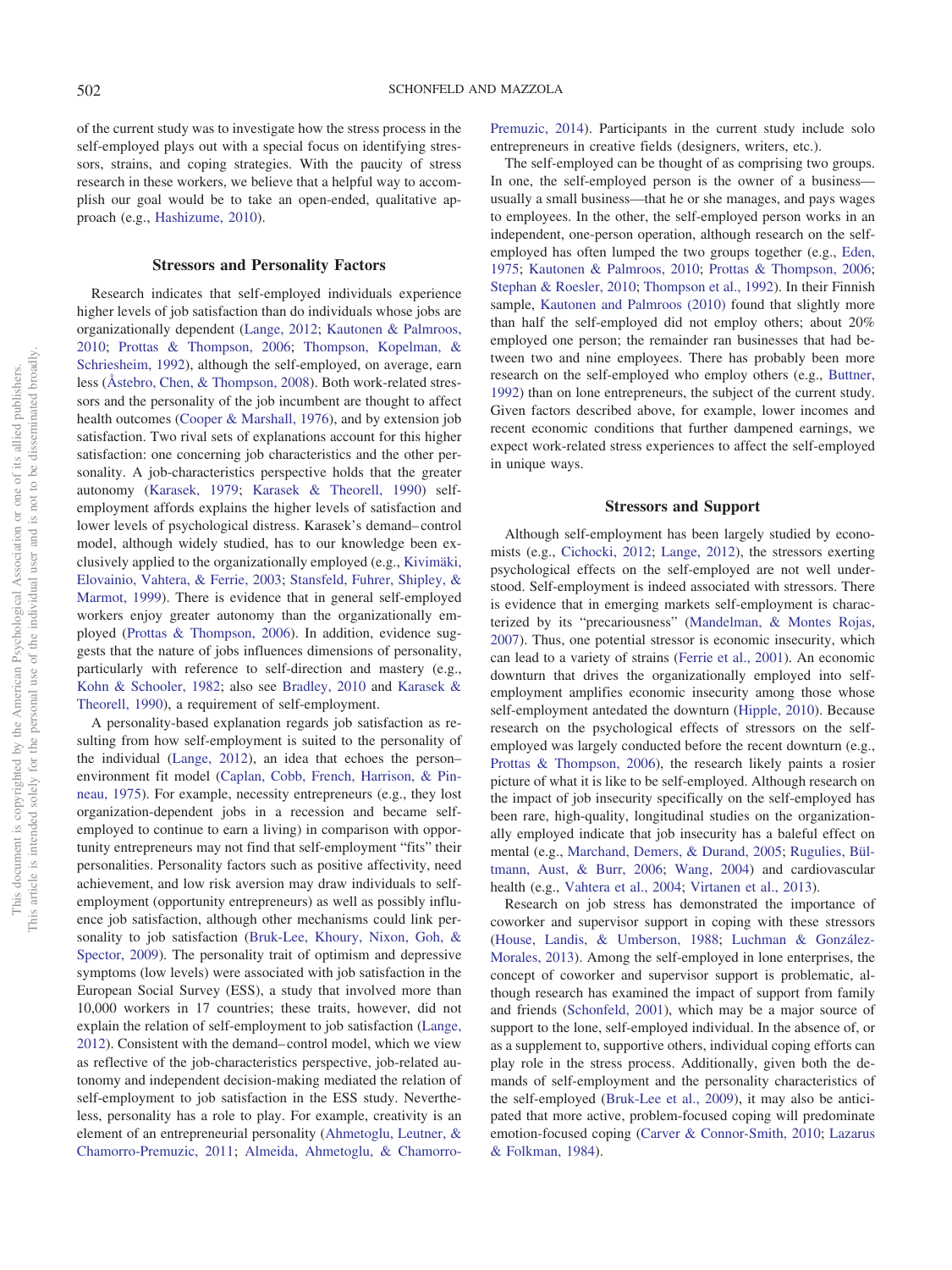## **The Goals of the Study**

Because not much is known about the stressors affecting the self-employed and how the self-employed cope with work-related stressors, we conducted a qualitative study aimed at identifying stressors, as well as strategies they use to cope with stressors. [Kidd, Scharf, and Veazie \(1996\)](#page-11-22) reasoned that "qualitative methods are preferred to quantitative methods when there is little information known about a phenomenon, the applicability of what is known has not been examined, or when there is reason to doubt the accepted knowledge about a given phenomenon" (p. 225). [Schonfeld and Mazzola \(2012\)](#page-12-9) advanced the view that qualitative research provides a means to discover stressors and coping strategies heretofore overlooked by researchers or not sufficiently emphasized. Qualitative research provides rich descriptions of the conditions of peoples' lives and generates unanticipated insights into those lives [\(Braun & Clarke, 2006;](#page-10-11) [Schonfeld & Mazzola,](#page-12-9) [2012\)](#page-12-9). With the above advantages in mind, this study focused on the self-employed in the context of the recent economic downturn, mainly to identify the reasons the self-employed liked their jobs, the work-related stressors they encountered, the emotional strains the stressors provoked, the ways in which they managed or coped with work-related stressors, and the ways in which others sometimes helped manage the stressors.

Although the study is exploratory, like much of qualitative research, we anticipated four general patterns of responses based on either the empirical and theoretical literature previously described or our understanding of certain types of work (e.g., the applied arts). We did not treat these expectations as hypotheses to be tested, as is the practice in the quantitative literature, but as patterns for which to be on alert. Because the study is qualitative, we did not conduct "tests" of these patterns/expectations in the statistical sense. Instead, we viewed the extent to which the data were consistent with the expectations as reflecting on the data's validity. We enumerate the expected patterns.

- 1. Based on our understanding of the work of people in the arts [\(Ahmetoglu et al., 2011;](#page-10-7) [Drevdahl & Cattell, 1958\)](#page-11-23), and that artists, designers, writers, and so forth would be enrolled in the study, we anticipated that common reasons why the self-employed would like their jobs would include the creativity and intelligence the jobs required.
- 2. Given the earlier-mentioned difference between opportunity and necessity entrepreneurs [\(Kautonen & Palmroos,](#page-11-6) [2010;](#page-11-6) P-E fit), we expected that compared with individuals who became self-employed out of the necessity of responding to the downturn in the economy that began around 2008, individuals who were steadily selfemployed (that is self-employed before the downturn began) would express greater value for the autonomy self-employment provides.
- 3. Because the study would take place during an economic downturn, we anticipated that stressors would commonly center on business loss, some of which would show up in the lack of health insurance.
- 4. In view of the earlier-mentioned job characteristics perspective [\(Karasek & Theorell, 1990;](#page-11-12) [Kohn & Schooler,](#page-11-14)

[1982\)](#page-11-14) that underlines self-direction and mastery, the enterprising nature of self-employment, and the autonomy self-employment affords, we expected problem-focused coping strategies would be considerably more prevalent than emotion-focused strategies.

These expected patterns serve as a check on the validity of the data and not as an attempt at strong inference [\(Platt, 1964\)](#page-11-24). The main purpose of this study was twofold. First, we wanted to identify overall themes regarding the stressors, strains, and coping strategies that emerged from the participants' descriptions of their work lives. These results will facilitate general comparisons with the organizationally employed. Second, we wanted to generate hypotheses for future research [\(Glaser & Strauss, 1967\)](#page-11-25) on workrelated stress in the self-employed. The backdrop of this study is the macrolevel context of the wider economic conditions that helped drive the experience of the self-employed.

## **Method**

#### **Participants**

The sample comprised 54 self-employed individuals, representing more than 50 different occupations, and leading us to believe that a saturation point had been reached [\(Glaser & Strauss, 1967\)](#page-11-25). We recruited self-employed tradespeople we met in the course of our daily lives (e.g., an individual who was recommended to one of us for contract work) and self-employed professionals we knew. The first author also visited New York City coffee shops (which solo artists, writers, etc. commonly frequent), and asked selfidentified, self-employed individuals if they would consent to be interviewed. All participants were self-employed in solo businesses, and had no employees but themselves, with one exception. One of the two attorneys we interviewed had a part-time secretary; this attorney was included in the sample because we thought it important to include representatives of the legal profession. The sample also included a self-employed hair stylist who worked in such close proximity to two other people in the same line of work that, at least superficially, it appeared as if the individual had employees (but actually just rented space to two independent hair stylists). [Table 1](#page-3-0) contains a complete list of occupations.

The mean age of the sample was  $48.8$  ( $SD = 14.3$ , range 24 to 87), 11 (20%) participants were Nonwhite, and 16 were women (29.6%). This demographic profile is consistent with research that shows the self-employed in the United States are predominantly White and male [\(Hipple, 2010\)](#page-11-4). In this sample, a greater proportion of women (8/16 –50%) than men (9/38 –23.68%) held "creative" jobs (e.g., writer), as was the case for Nonwhites (6/9 –66.6%) in comparison with Whites (11/45–24.4%). All participants except one (a photographer who could not earn enough in that line of work) were theoretically full-time, although for many business was poor and they did not have the hours. The businesses principally operated in New York City, but participants also ran solo businesses in suburban New Jersey, Tulsa, Chicago, Tampa, Louisville, Grand Rapids, Los Angeles, Knoxville, Greenfield, Massachusetts, New Hampshire, Spartanburg, Cleveland, and Rochester, NY.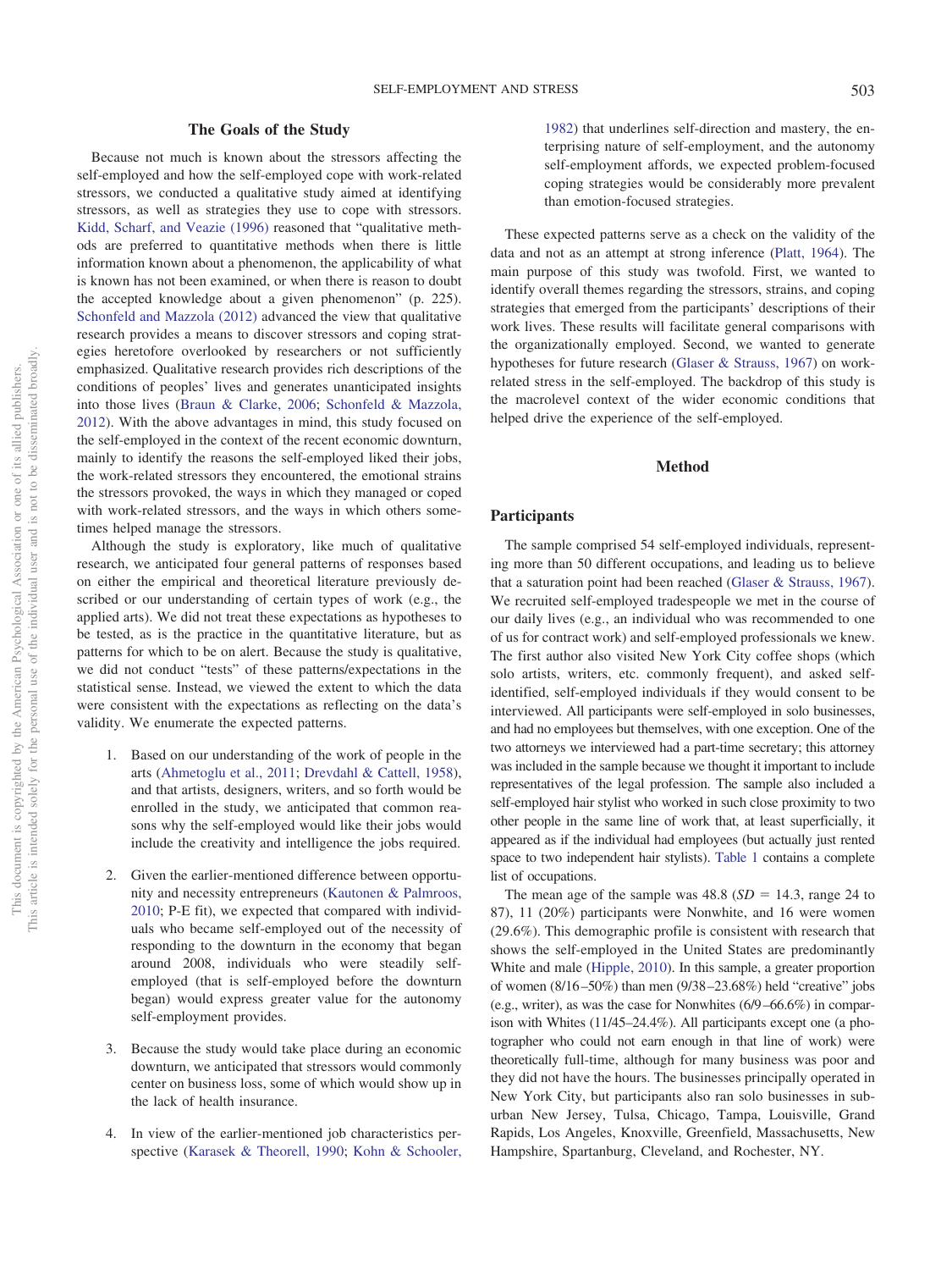<span id="page-3-0"></span>

| Table 1                                        |  |  |  |  |
|------------------------------------------------|--|--|--|--|
| Alphabetical List of Participants' Occupations |  |  |  |  |

Artist and writer Attorneys (2) Back office work Builder of barns Builds hardware such as hinges into cabinets Business management services like scheduling, software selection Buyer/seller of college textbooks (freelance) Chiropractor Cleans dog waste, etc. from yards Clinical psychologist Color print management specialist Computer consultant Computer programmer Computer servicer Computer technician Financial advisor Furniture designer/builder, furniture studio owner. Game creator Graphic designers (2) Hair stylist Hair stylist; owns hair salon Hedge fund manager (very small fund) House cleaning, snow removal Independent manufacturing representative for companies Insurance broker Landscape photographer Long-term care insurance agent Make-up artist Marketing and public relations Media consultant, children's TV, Internet, print Musician Musician, pianist, accompanist, voice teacher Organic farmer Owner of company that sells promotional items Poker player Post-production, films, TV, etc. Private music instructor Psychotherapists (2) (who were not clinical psychologists) Real estate agent Screen writer Software engineer Stylist for TV and movies Technical writer Tutor works largely with high school students Underground irrigation sprinkler systems Vending machine business Website designer Website editor and writer Writer of educational TV scripts for MDs, supervises scripts Writer/editor anthology textbooks Writer of friction

## **Procedure**

Every member of the sample participated in a semistructured interview (e.g., [Hashizume, 2010\)](#page-11-8) that comprised questions that addressed theory-driven facets of the OHP literature: stressors, strains, and coping. Wherever possible, the interviews were conducted face-to-face  $(n = 29)$ ; however, some interviews took place by telephone  $(n = 25)$  when it was impossible to conduct an interview face-to-face. Only first names were recorded (and when the first names were rare and potentially identifiable, only the first letter/letters of the first name were recorded). Backup questions were built into the interview to give the interviewer the ability to probe further if a response was not clear.

After the participant gave verbal consent to be interviewed, the respondent was next asked if he or she were self-employed in a solo business, and to describe the nature of the work. Minimal demographic information (i.e., only age, race/ethnicity, and gender) was obtained in order to keep the interview brief and increase the individuals' willingness to participate. The participant's work history was ascertained to ensure that the interviewee's response to a later question as to whether the economic downturn drove the respondent into self-employment would be clear. Early in the interview, the respondent was asked what he or she liked about his or her work, supplying additional, important information about the job and breaking tendencies toward response sets. Respondents were asked about how the recent downturn in the economy affected their work, whether they had health insurance, and the nature of their health insurance if they had insurance.

Interviewees were asked in a general way about ongoing difficulties connected to their jobs. Respondents were then asked to describe one recent specific work-related difficulty: *Can you tell me about a specific [recent] situation, event, or condition which you have experienced. . .in your role as a self-employed individual that has caused you serious difficulties or problems, or made you feel anxious, annoyed, upset, or frustrated, or aroused your feelings in some other way?* Then, the participant was asked what he or she thought were the causes of the difficulty, which helped to further pin down the nature of the difficulty. Next, the respondent was asked about his or her emotional response to the specific difficulty (*Can you tell me what your feelings were about this situation? That is, did you have any emotional reactions to what happened?*). This methodology is similar to the Stress Incident Record, a qualitative instrument developed by [Keenan and Newton](#page-11-26) [\(1985\)](#page-11-26) that is used for asking about stressful incidents, and has been utilized by several other researchers (e.g., [Jones & Fletcher,](#page-11-27) [1996;](#page-11-27) [Narayanan, Menon, & Spector, 1999\)](#page-11-28).

In the next stage of the interview, the respondent was asked about how he or she managed the difficulty: *Now, can you tell me what you personally did in response to this situation? You can mention actions, thoughts you said to yourself, help you sought, any activities at all*. Finally, the respondent was asked about what other people who may have interceded on his or her behalf did to try to resolve the difficulty.

## **Reliability, Analytic Strategy, and Quality Check**

Although the OHP-related literature was the background for some of the specific names of classes of the stressors, strains, and coping, in reading a transcript of an interview, each of the two coders/readers let the category [\(Glaser & Strauss, 1967\)](#page-11-25) or theme [\(Braun & Clarke, 2006\)](#page-10-11) that best characterized the interviewee's response to a question emerge from that response without constraining the response to fit into a predetermined category [\(Mac-](#page-11-29)[Farlane & O'Reilly-de Brún, 2012\)](#page-11-29). To evaluate the reliability of the coders' efforts (and address potential coder difficulties early in their efforts), the coders independently read transcripts of the first 21 interviews and let categories and themes emerge from five sets of responses: what the individual liked about his or her work, ascertaining whether the downturn caused a participant to become self-employed (this judgment could have been based on answers to more than one question), the impact of the downturn on business, the identity of a recent stressful work event, and the respondent's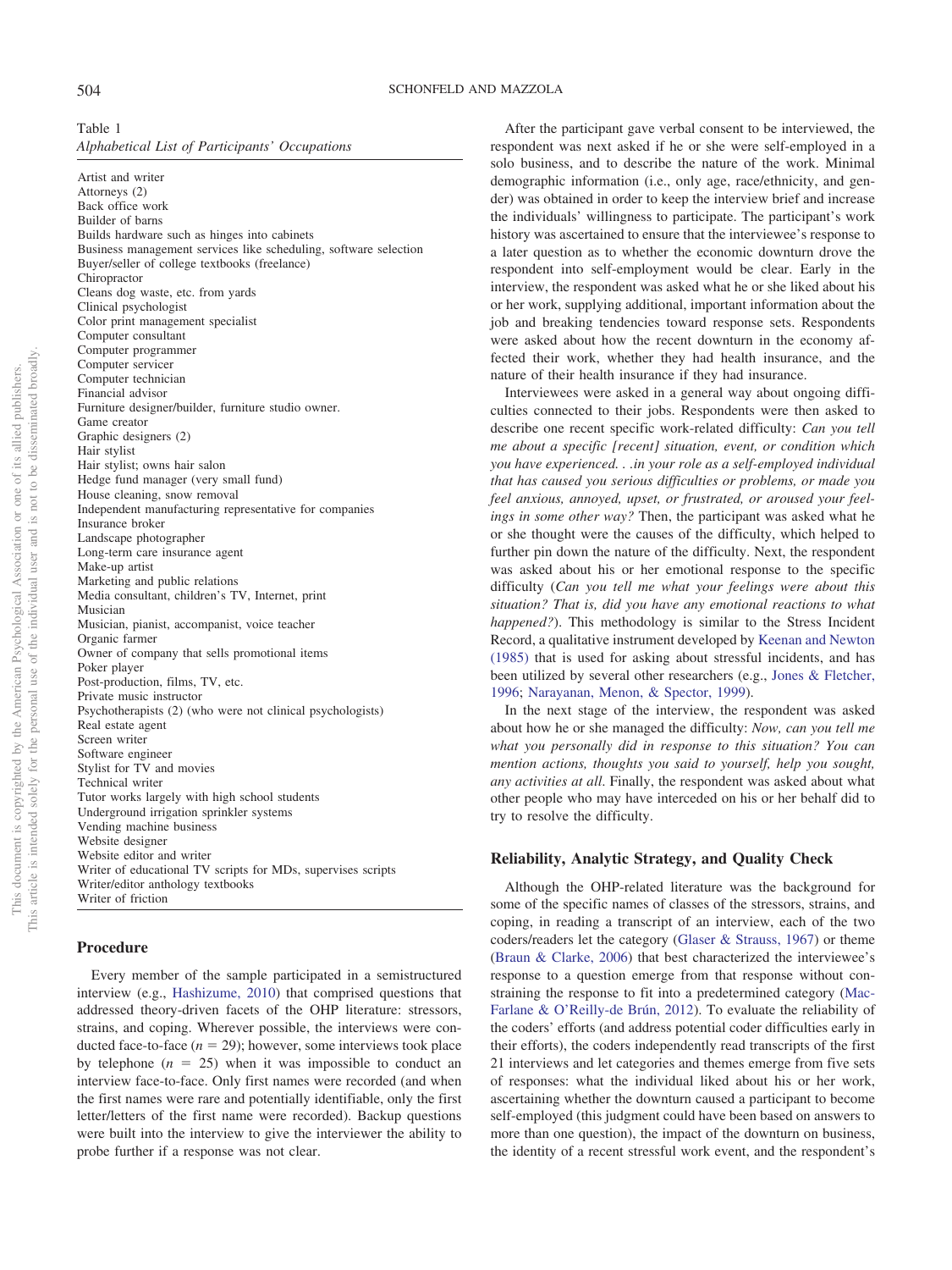emotional response to the recent stressful event. The coefficient kappa [\(Cohen, 1960\)](#page-10-12) has been shown to be appropriate in qualitative research on job stress [\(Schonfeld & Farrell, 2010\)](#page-11-30); the reliability of the emergent categories/themes was satisfactory [\(Fleiss, 1981\)](#page-11-31), with kappas ranging from 0.44 to 0.86, with a mean of 0.63.

After the reliability check, the authors coded all participants' responses into emergent categories and themes. When coding participants' responses to questions, the two coders independently examined each response to determine in a bottom-up, inductive manner [\(Braun & Clarke, 2006\)](#page-10-11) what category/theme the response best represented. When there was a disagreement, the coders discussed their decisions, and arrived at a consensus category that characterized the response. When two categories seemed conceptually similar, they were combined and named appropriately (e.g., lack of work/lost business for specific stressors). For some questions (i.e., aspects liked about the job, strains, coping), multiple categories were allowed to emerge for each participant when it was clear multiple answers were provided or more than one theme was evident in a single response. For some questions, specific categories were grouped into higher order themes similar to those in the literature (e.g., interpersonal conflict—stressors). Finally, frequencies were calculated for each category that emerged.

## **Results**

### **Liking the Job**

Creativity ( $n = 15, 27.8\%$ ) and intellectual challenge ( $n = 11$ , 20.4%) were important reasons why many of the self-employed liked what they did for a living (see [Table 2\)](#page-4-0), consistent with the first pattern we expected. As expected, those identifying creativity were largely, but not exclusively, in the arts and design, and included 2 musicians, a website designer, graphic designer, screen writer, and a game creator. Those who mentioned intellectual challenge included a clinical psychologist, software engineer, writer/editor, musician/music instructor, manufacturing representative, film post-production specialist, and tutor.

In addition, 13 individuals (24.1%) reported that they liked their jobs because they enjoyed/loved what they did. We, however,

<span id="page-4-0"></span>Table 2

|  | What the Self-Employed Participants Liked About Their Work |  |  |
|--|------------------------------------------------------------|--|--|
|  |                                                            |  |  |

| What is liked about job              | n                           |  |
|--------------------------------------|-----------------------------|--|
| Creativity                           | 15                          |  |
| Happy/love job/fun                   | 13                          |  |
| Autonomy/control                     | 11                          |  |
| Intellectual challenge               | 11                          |  |
| Engaging with other people           | 10                          |  |
| Humanitarian dimension of the job    | 9                           |  |
| Out of the office or job is outdoors | 9                           |  |
| Earnings                             | 8                           |  |
| Flexible hours                       | 8                           |  |
| Variety                              |                             |  |
| Appreciation from others             |                             |  |
| Travel                               | $\mathcal{D}_{\mathcal{L}}$ |  |
| Other                                |                             |  |

*Note*. The numbers sum to more than the sample size because participants liked more than one aspect of their jobs.

suspect that this number is an underestimate because, to avoid a misreading, we coded what the participants explicitly said rather than what they may have tacitly expressed. For example, because we were conservative in our coding, we did not classify a clinical psychologist as loving his job because he did not explicitly report that he loved his job although he did say "I enjoy seeing [my patients] become happier." We classified his response, along with the responses of eight others (14.8%) as appreciating the humanitarian aspect of their work. We also included in the humanitarian category the remarks of a hair stylist who said that she enjoyed "making [her customers] look good and feel good about themselves."

In line with [Hipple \(2010\),](#page-11-4) the recent downturn resulted in 11 participants (20.4%) turning to self-employment to earn a living. In comparison with participants who were newcomers to selfemployment  $(n = 1, 9.1\%)$ , long-time self-employed participants more frequently expressed an appreciation for the autonomy their jobs afforded  $(n = 10, 23.3\%)$ , a finding that is in keeping with the second expectation. Related to autonomy, eight (14.8%) individuals mentioned that self-employment gave them flexible hours, while nine (16.7%) appreciated opportunities to *not* work in an office by working at home or outdoors. There was, however, one person who liked nothing about her job, a woman who did backoffice work that consisted of completing administrative documents related to taxes and finances, accentuating the diverse nature of self-employment.

## **The Downturn and Business Loss**

A total of 36 of the 54 participants (66.67%) reported that the downturn caused them to lose business and/or have their income reduced. Because of accidental omissions, only 48 respondents were asked if the downturn affected their ability to obtain health insurance. Of those, 22 (45.8%) experienced coverage-related problems. The core of these problems was expense. Some went without insurance altogether; others took cheap, high-deductible policies that only covered medical catastrophes. The sample included one medical doctor, but she no longer worked as a physician; instead she worked as a writer. With only catastrophic health coverage, for more routine care she relied on professional courtesies from fellow physicians. Four individuals had bare-bones subsidized state policies, one of whom had recently purchased such a policy after 10 years with no insurance. His problem of having limited coverage, however, was about to end in a way that is not applicable to most people: he recently found out that he was about to inherit a great deal of money, and that he would get a better policy (and he would leave the U.S. government's Supplemental Nutrition Assistance or Food Stamps Program for poor Americans as well). We mention this situation to underline the fact that luck (good and bad) plays a role—sometimes a big role—in making some lives better and some lives worse.

Many of the self-employed who did not have problems obtaining health insurance were covered by the policy of a spouse or domestic partner. Indicative of the diversity of the sample (and the self-employed population as a whole), some participants were old enough to obtain health insurance through Medicare, whereas at least one participant was young enough to be covered by a parent's policy by virtue of the Patient Protection and Affordable Care Act, which is commonly known as the Affordable Care Act, a federal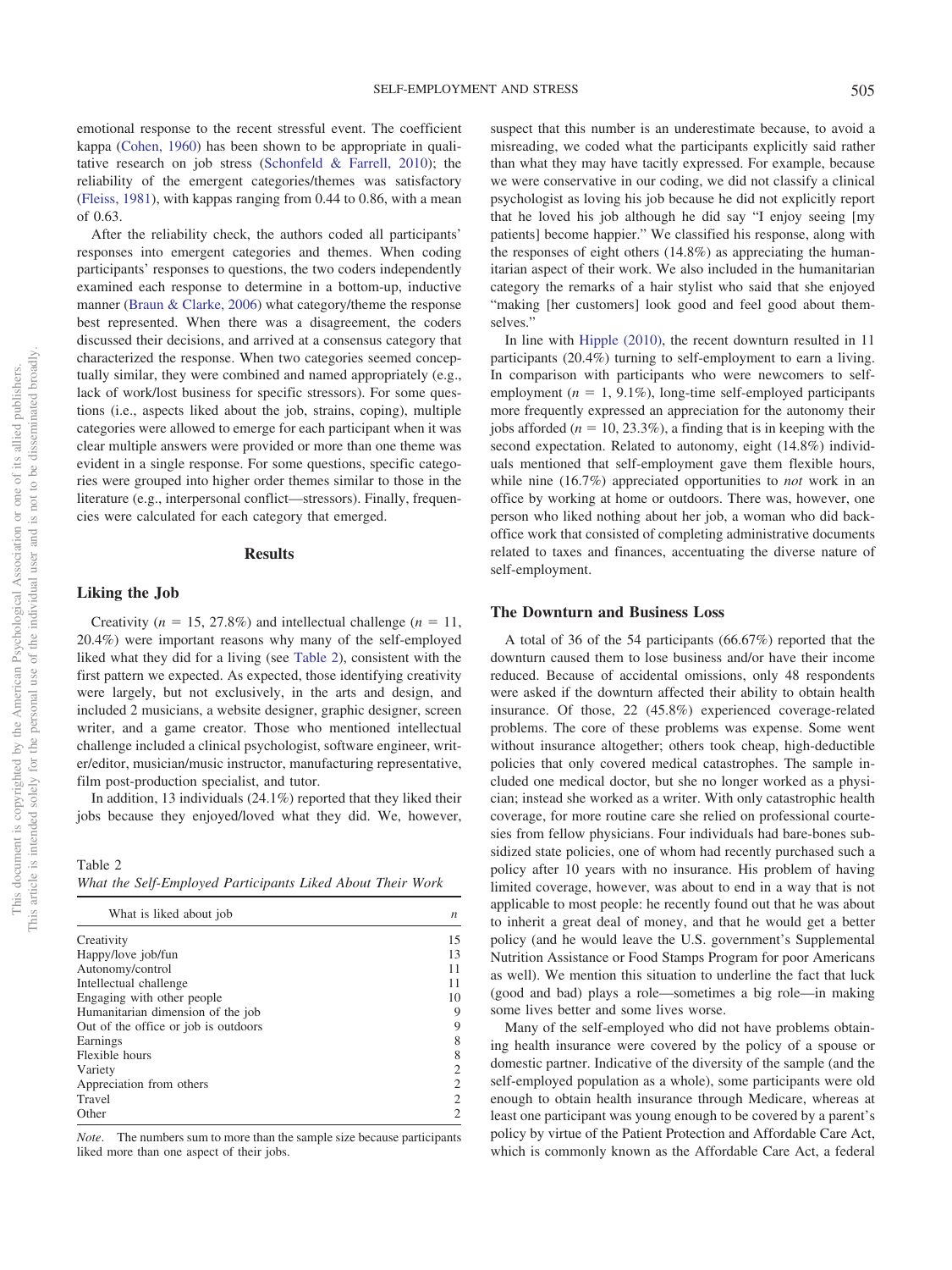law the aim of which is to improve the quality of health care and make it more affordable.<sup>1</sup>

### **General Background Stressors**

Although the interview question regarding general background stressors was a prelude to our asking about a recent specific stressor, we note two commonly mentioned general stressors. Consistent with the third expectation, 14 participants (25.9%) identified uncertainty about income as a general stressor. Business was so bad for a software engineer that when asked at the beginning of the interview if he were self-employed, he jokingly responded that he was "self-unemployed." A young, economically struggling writer was affected by a social comparison; she mentioned that she was mindful that she lagged economically behind her cohort of friends. The second most common general stressor was very high workloads  $(n = 9, 16.7\%)$ . For example, a participant with a vending machine business described the intensive amount of travel his work required, driving from a distributor in one location to purchase drinks to a distributor in a different location to purchase snacks, then off to schools, to hospitals, and so forth around a metropolitan area and its suburbs, often in slow traffic, to refill machines. The job also required a certain amount of lifting and the inevitable repairs his machines required, which he completed himself.

#### **Specific Stressors**

Stressor categories and their higher order themes can be found in [Table 3,](#page-5-0) although they are discussed here in the context of specific incidents. The third expected pattern was also examined in the context of specific stressors. Consistent with the expectation, the most commonly occurring of the specific stressors was the loss of business (see [Table 3\)](#page-5-0). Nine participants reported experiencing a dramatic slowdown in business. For example, a graphic designer experienced a sharp fall-off in her business to the point that she could not afford to get needed dental work; dental care was not part of her health insurance coverage. The financial advisor suddenly and inexplicably lost the business he was doing with a health care provider, and as a result lost a sizable fraction of his earnings. The loss came as a surprise because he thought he had a good relationship with a manager at the provider over the three years they had been doing business. A stylist who worked on photo shoots and TV lost business because a contracting photographer mistakenly gave her the wrong time to show up (a time 12 hours after the scheduled job was to begin), thus missing the shoot, angering the contractor, and causing her to lose the job. The organic farmer could not sell his cattle and make a profit because beef prices had declined. The hair stylist lost business because customers stopped coming; owing to declining economic conditions customers needed to conserve money. In a related category, two individuals were stressed by their being on the verge of losing their health insurance.

Individuals with solo enterprises are vulnerable to reputational threat. If a client is unhappy with the work, the client can spread word to friends and through the Internet (e.g., Yelp, Angie's List) that the provider's services are inferior. Four participants reported such a threat. For example, the tutor, who mainly worked with students at private high schools, had been helping an academically

<span id="page-5-0"></span>

| Specific Workplace Stressors of the Self-Employed |  |  |  |  |
|---------------------------------------------------|--|--|--|--|
|---------------------------------------------------|--|--|--|--|

| Specific stressors                                | $\boldsymbol{n}$                           |
|---------------------------------------------------|--------------------------------------------|
| Job/income threat                                 | 24                                         |
| Lack of work/lost business                        | 9                                          |
| Reputational threat                               | 5                                          |
| Medical problem/accident reduces income           |                                            |
| Uncontrollable delays reduce income               | $\begin{array}{c} 3 \\ 2 \\ 2 \end{array}$ |
| Threat to health insurance                        |                                            |
| Losing money                                      | $\mathbf{1}$                               |
| Expensive equipment breakdown                     | $\mathbf{1}$                               |
| Having to take on work at inopportune time        | $\mathbf{1}$                               |
| Interpersonal conflict                            | 11                                         |
| Betrayal by associate/business loss to competitor | $\overline{4}$                             |
| Difficult customer                                | 3                                          |
| Miscommunicated expectations                      | $\mathbf{1}$                               |
| Conflict with associates                          | $\mathbf{1}$                               |
| Difficult, untrustworthy associate                | $\mathbf{1}$                               |
| Client's expectations don't match reality         | $\mathbf{1}$                               |
| Constraints                                       | 8                                          |
| Client had challenging mental problem             | $\overline{\mathbf{c}}$                    |
| Disorganized contractor                           | $\mathbf{1}$                               |
| Children at home interrupting work                | $\mathbf{1}$                               |
| Banned from doing business at a location          | $\mathbf{1}$                               |
| Overregulation                                    | $\mathbf{1}$                               |
| Unexpected weather                                | $\,1$                                      |
| Technology problems                               | $\mathbf{1}$                               |
| Work overload/rushed deadlines                    | $\overline{c}$                             |
| Role ambiguity                                    | $\mathbf{1}$                               |
| Other                                             | 5                                          |
| Empathy stress                                    | $\overline{c}$                             |
| Isolation                                         | $\mathbf{1}$                               |
| Difficulties learning the business                | 1                                          |
| Uncertain length of work                          | 1                                          |

weak, pot-smoking student with a learning disability. The student had an older brother who had been excellent academically, and the boys' mother pushed the tutor to bring her younger son up to the level where her older son had been. Although the younger son did improve, the tutor believed that the mother's goal was impossible to attain. The threat arose that the mother would denigrate the tutor's ability when talking to the parents of other students at the school, which had been a dependable source of business for him. Additionally, one of the attorneys supplied advice to a client who decided not to follow it. As a result, the client lost business; the client, however, blamed the lawyer, despite not following the lawyer's advice.

Three participants faced unreasonable customers as in the example of the computer consultant who was doing contract work for a businessman. On the job until 10 PM, it came time to load a software application (a 2-hr installation) onto the client's PC. The consultant pointed out the time to the businessman, and asked if the businessman wanted to continue that night or complete the work at a later date. The businessman elected to load the software a couple of days later. When the day arrived to load the software application, the businessman harshly criticized the consultant for not having loaded the software earlier. Then the businessman

<sup>&</sup>lt;sup>1</sup> Some but not all components of the Affordable Care Act had been in place at the time of the interviews. One component, parents' right to use their health insurance to cover their children up to age 26, was in effect at the time of the interview.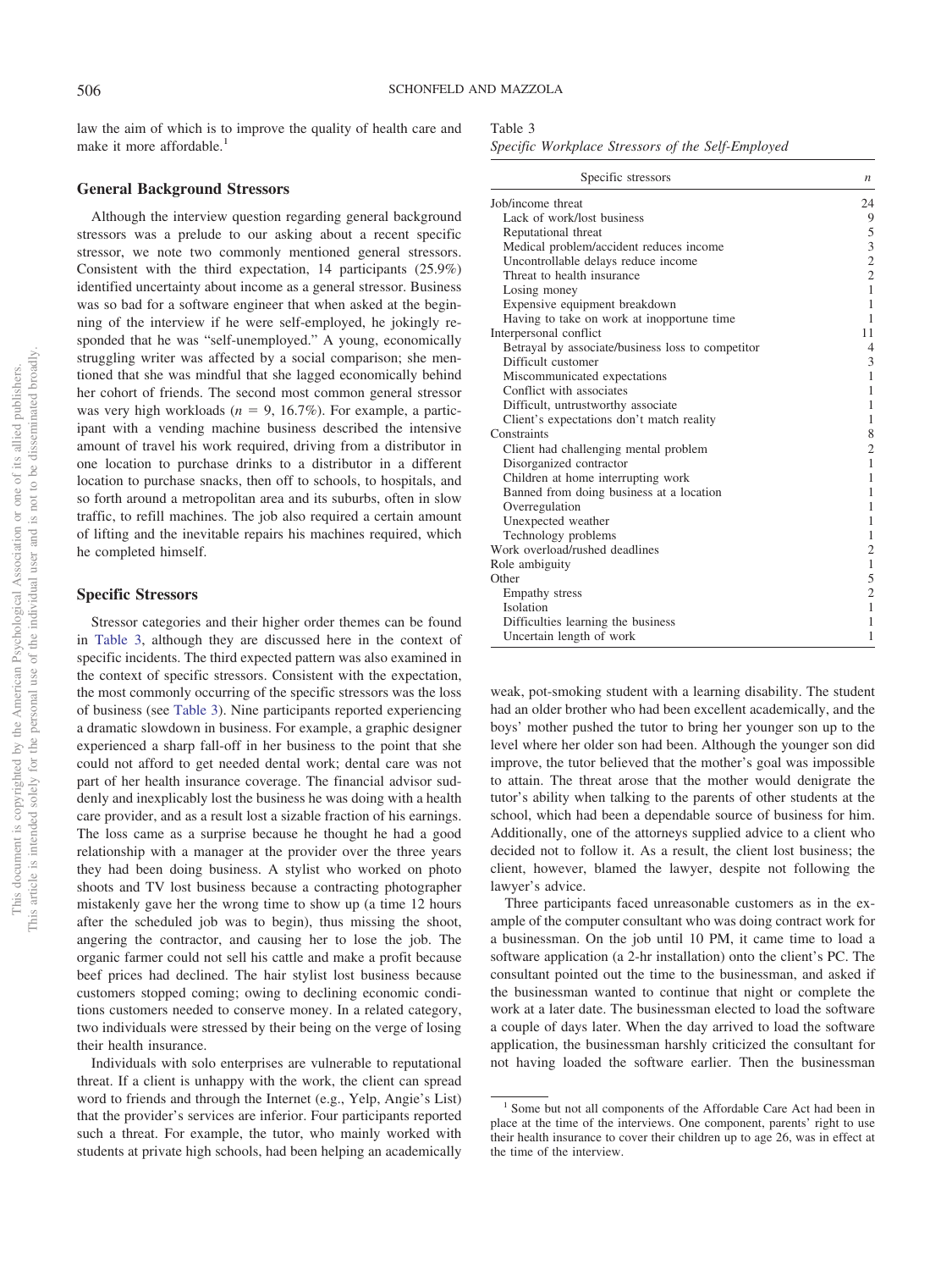terminated his association with the consultant, withholding the last check owed the consultant.

One participant was the most Job-like of the people we interviewed. He visited colleges to ask professors to sell him excess books, such as review copies publishers send faculty members; he in turn would sell the books to large book vendors. In the context of the interview, the book seller identified *four* different stressors, three of which are described next. As part of his work, he lugged boxes of books despite having a double hernia (this was actually a long-term general stressor; having let his health insurance lapse a few years earlier because of costs). The second recent stressor occurred when he was hit with an expensive parking ticket and had his car towed to a pound despite his claim that he was legally parked. Another recent stressor involved a college where security became extremely tight. Campus security officers detained and humiliated him for trespassing, although he did regular business at the college for years.

Betrayal by someone trusted by a participant also occurred, and again, we turn to the book seller. Over time, he developed a friendship with someone in the meditation group he regularly attended, and bit by bit shared with the friend stories about the book selling business, until one day, the friend became the book seller's competitor. In another example, a chiropractor signed a lawyer-drawn contract with a newcomer to the profession, making the practice a partnership, and removing some of the burdens borne of running a solo practice. Although the participant ensured that the partner made good money, after a few months the partner surprised the participant by breaking the contract and going out on his own.

A medical emergency can be a double stressor for the selfemployed. In addition to the concern about suffering and bodily injury caused by the emergency, there is also the loss of work. Most self-employed individuals would not receive "worker's compensation" unless they purchase such insurance themselves (at additional cost). While driving to a bookstore to publicize the recent book he published, the car of the artist/writer was struck by a truck, seriously injuring him, and making him unable to work. A designer of board games and card games developed arthritis and suffered nerve damage, hampering his ability to work.

Lastly, two participants experienced what we termed empathy stress. An example of such a stressor came from the independent manufacturing representative. He felt sadness when a good friend who was also a client went bankrupt.

#### **Strains**

Most, but not all, of the emotional responses to recent stressors were classified as psychological strains (see [Table 4\)](#page-6-0). Anger was common. For example, the vending machine operator became so enraged that he wanted revenge when a large vending company took substantial business from him. The company poached a number of the schools that had contracts with him. He also felt depressed. Many times respondents felt strains that did not rise to the level of anger, reporting instead that they felt frustrated. The hair stylist who owned a hair styling shop felt "frustrated" when customers stopped using her service. The hair stylist also felt anxious, worrying that she would have difficulty paying her bills. The trend of finding multiple strains in response to a specific stressor is evident here, as in other studies (e.g., [Mazzola, Jackson,](#page-11-32)

<span id="page-6-0"></span>

*Emotional Responses to a Recent Stressor*

| <b>Strains</b>                                       | $\boldsymbol{n}$ |
|------------------------------------------------------|------------------|
| Apprehension/anxiety                                 | 15               |
| Fear (given cat. separate from apprehension/anxiety) | 1                |
| Frustration                                          | 14               |
| Anger                                                | 12               |
| Revenge (given cat. separate from anger)             | 1                |
| Sadness/depression                                   | 6                |
| Disappointment                                       | 4                |
| Annoyance                                            | $\overline{4}$   |
| Disturbed                                            |                  |
| Feeling badly or sympathy for other person           |                  |
| <b>Useless</b>                                       |                  |
| Shock                                                |                  |
| Time worry/rushed                                    | 33222            |
| Guilt                                                |                  |
| Embarrassed                                          | $\mathbf{1}$     |
| Distracted                                           | 1                |
| Ambivalence                                          | 1                |
| Tired/fatigued                                       | 1                |
| Detachment                                           | 1                |
| Uncertain                                            |                  |
| Helpless                                             | 1                |
| Other responses                                      |                  |
| Acceptance                                           | $\overline{c}$   |
| Happy                                                | 1                |
| Sense of discovery                                   | 1                |
| Optimism/hope                                        | 1                |
| Calmness                                             | 1                |

*Note.* The numbers sum to more than the sample size because participants experienced more than one strain.

[Shockley, & Spector, 2011\)](#page-11-32). The website writer became anxious because a long-term contract the assigner gave him provided no clear demarcation indicating what constituted a finished job. The independent insurance broker became "disturbed" when, after having contracted with a wholesale broker, the broker found excuses not to pay for the contracted work. The independent broker's feelings were "complicated," but didn't go beyond "disturbed" to "angry" because he still needed business from that the wholesale broker.<sup>2</sup> The participant who cleaned pet yard waste experienced "melancholy" (we classified his response as "depressed") when he could not work for two weeks because an unusually harsh snowstorm for his locality blanketed the area.

It is of interest that some of the emotional responses to specific stressors provided were not actually strains. In addition to feeling disturbed, the independent insurance broker had a "eureka" moment, discovering how badly and unethically a fellow businessman can treat a colleague. The computer consultant who had a difficult time collecting from a client described a feeling akin to acceptance: "I didn't feel angry. Once you become a consultant, it is like being a substitute teacher. In 40 minutes, the class ends. Why get upset?" The hardware/hinge specialist obtained a contract from a builder who proceeded to do shoddy work for a family and pay the

<sup>&</sup>lt;sup>2</sup> Although we did not count it among the coping behaviors, we note that this episode could reflect a deliberate calibrating of the individual's feelings, which may be thought of as problem-focused coping. He may not have wanted understandable feelings of anger to interfere with future dealings with the broker, who remained a source of business, even if an unreliable source.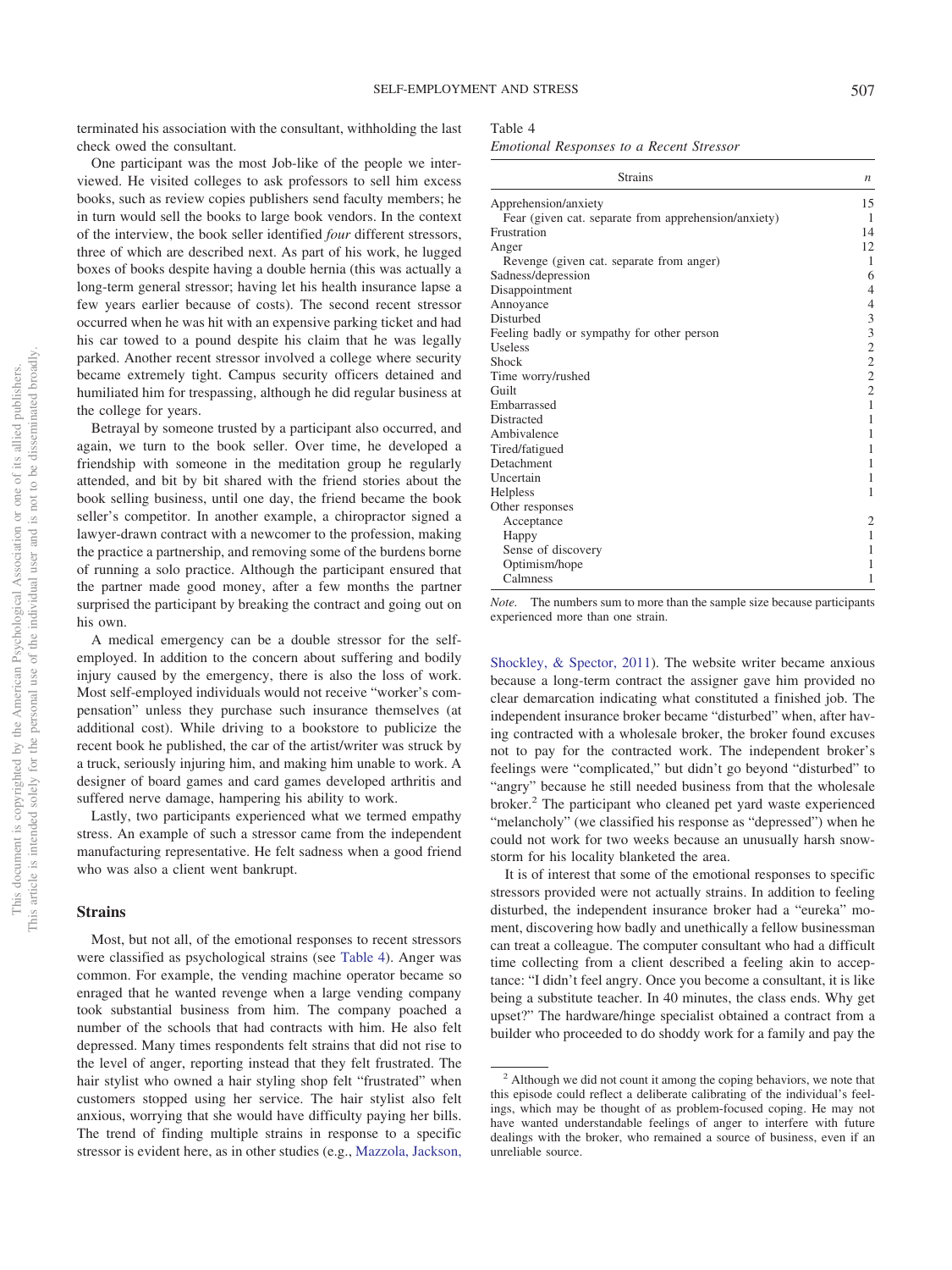specialist less than promised. Although the specialist felt frustrated, he also felt happy because his own work was good, and he had treated the family that hired the contractor fairly and ethically.

### **Coping/Managing Specific Stressors**

[Table 5](#page-7-0) summarizes the participants' coping responses. As anticipated in the fourth expected pattern, compared with emotionfocused coping strategies, problem-focused coping strategies were almost three times as prevalent. Emotion-focused coping strategies, however, were not absent. The most common emotionfocused coping strategy was self-talk in the manner in which the individual says in effect, *I won't let the job get to me*. A number of individuals used breathing exercises or meditation as well, although the book seller, who attended meditation classes, did not mention it in the context of what he did in response to stressors he encountered.

Like most other participants, the book seller used problemfocused coping in dealing with a recent stressor. He had experienced fear in having been detained by the campus police and was

<span id="page-7-0"></span>Table 5 *Coping Strategies in Response to a Specific Stressor*

| Coping strategy                                       | n                                               |
|-------------------------------------------------------|-------------------------------------------------|
| Emotion-focused strategies                            |                                                 |
| Don't let the job demands get to me                   | 8                                               |
| Breathing/religion/meditation/Zen                     |                                                 |
| Cathartic release/revenge                             |                                                 |
| Exercise                                              | $\frac{5}{3}$<br>$\frac{2}{2}$                  |
| Acupuncture                                           |                                                 |
| Support seeking                                       |                                                 |
| Spoiling oneself                                      | $\mathbf{1}$                                    |
| TOTAL EMOTION-FOCUSED                                 | 23                                              |
| Humanitarian response <sup>a</sup>                    | 8(4)                                            |
| Problem-focused coping                                |                                                 |
| Enlisted outside help                                 | 10                                              |
| Diplomatic approach to (potentially) difficult others | 8                                               |
| Alternative business                                  | 6(4)                                            |
| Clear explanations to customers                       | 5                                               |
| Negotiated with troublesome party                     | 5                                               |
| Changed business practice                             | 5(4)                                            |
| Drumming up new business                              | 4(3)                                            |
| Strategic withdrawal                                  |                                                 |
| Reflected on business practices                       |                                                 |
| Used down time productively                           | $\begin{array}{c} 3 \\ 3 \\ 3 \\ 3 \end{array}$ |
| Reduced costs                                         |                                                 |
| Documentation to protect oneself                      | 3(2)                                            |
| Lowered price                                         | $\overline{2}$                                  |
| Got medical treatment                                 | 1                                               |
| Good scheduling                                       | 1                                               |
| Raised prices                                         | 1                                               |
| Increased effort to professionalize                   | 1                                               |
| Tried to get through to the party                     | 1                                               |
| Improved technology                                   | 1                                               |
| File lawsuit                                          |                                                 |
| <b>TOTAL PROBLEM-FOCUSED</b>                          | 67(62)                                          |

*Note*. If one person used more than one of the same type of strategy, we inserted in parentheses the number of different people who used at least one such strategy.

then barred from setting foot on a campus. He managed that stressor by using an alternative site at which to conduct business. He phoned professors with whom he regularly conducted business and asked them to come to his car, which he parked near, but not on, the campus. The game creator became anxious when his health got worse, affecting his productivity and his earning potential, but he coped by seeking medical treatment.

Like the game creator, a number of other participants called on outside assistance to help them deal with a recent stressor. The young writer of fiction struggled with pressure exerted by her parents, who did not understand their daughter's lack of conventional success, making her feel like a failure. She retained a professional editor to help put her writing on track. The media consultant who was angry and depressed because he unexpectedly lost his health insurance sought out a program organized by the Freelancers Union, thus obtaining a relatively cheap group rate. The financial advisor who became upset when he inexplicably lost an important organization as a client sought advice from colleagues.

Some of the self-employed used diplomacy to handle people who presented difficulties to their businesses. The tutor who experienced reputational threat attempted to persuade the mother to lower her expectations for her younger son and consider colleges other than the elite colleges to which her older son applied. The clinical psychologist was referred a teenager who was experiencing a mental disorder that had been previously treated with drugs. The teen's father happened to be prominent in the mental health field. When the psychologist developed a treatment strategy to help the patient without relying on drugs, it raised the specter of reputational threat given the father's prominence. However, the psychologist called the father, carefully explained the treatment plan, and underlined evidence that the son had been overmedicated in the past.

A small number of participants coped by seeking alternate ways of improving their earnings. The second of the two lawyers mostly litigated. He was angered as his business waned with the sliding economy and the clogging of court calendars. Soon his family experienced a financial strain. In response, he branched out to take on trademark and copyright cases. The technical writer worked hard to finish writing a manual for a software company, enabling him to start on time a writing project for a large corporation that had contracted him. The corporation, however, surprised him by delaying the project's start, leaving the technical writer annoyed because (a) he could have completed the manual at a less-than breakneck pace and (b) his stream of income had been interrupted. In response, he looked into another line of work, selling a type of bicycle that he admired and thought would become popular.

Changing business practices was another coping strategy. The barn builder felt frustrated because of pressure from the state government agency that regulates his work. The agency was prone to issue fines for errors in paperwork (more so than for worksite conditions, in the view of the interviewee). In response, he became more safety conscious because the paperwork reflected on safe workplace practices (he also reconsidered whether he should remain in the business). A graphic designer had a contract with a forceful woman who headed a clothing company. The designer, an immigrant from an Asian country, enjoyed design but found it difficult to engage people in English to gain clients. The woman who contracted the designer short-changed the designer on the end-product, making the designer feel upset (but not

<sup>&</sup>lt;sup>a</sup> Four different people used a total 8 humanitarian coping strategies. Two had experienced what we termed empathy stress (e.g., a contractor going bankrupt) and two were psychotherapists whose stressor was either a psychotic breakdown in a patient or a patient whose life went on a downward slide owing to job loss.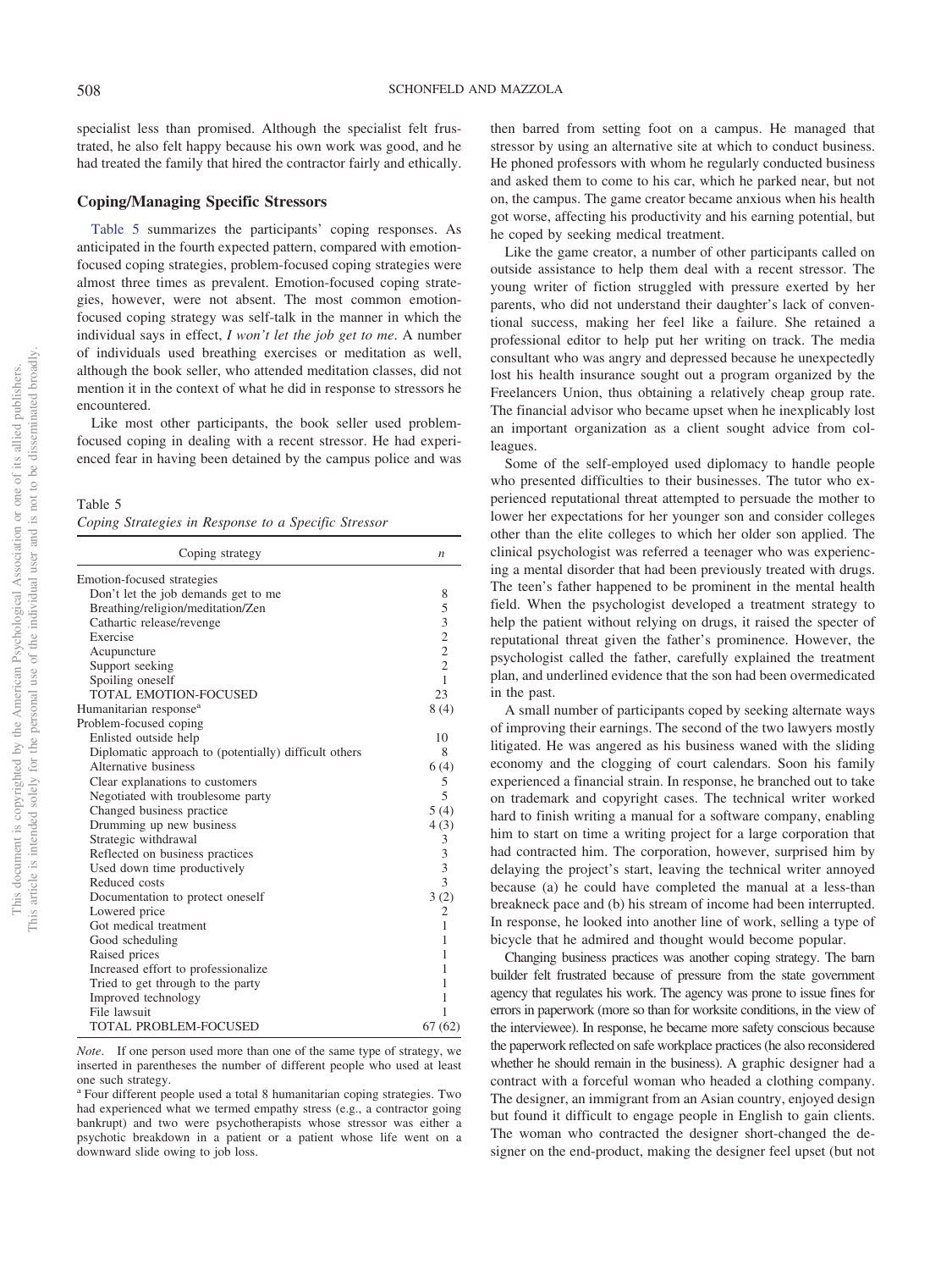depressed, the designer insisted). In subsequent jobs, the designer asked for half her fee up front (she also decided to squelch as best she could the emotions she felt when dealing with the difficult client).

It was not anticipated that someone working for himself would take on a leadership role but this actually did occur. A musician who, as an independent contractor, signed on to work for a band soon found that the bandleader was disorganized and uncommunicative, making the musician feel professionally embarrassed. In response, the musician informally took a leadership role in the band, sending communications to other band members and organizing rehearsals. Then, he weaned himself from the leadership role because his earnings were not commensurate with the amount of work required, a strategy we labeled strategic withdrawal.

Some participants engaged in what we termed humanitarian coping. One of the psychotherapists had been working with a patient for 17 years, and had many years earlier helped the patient recover from a psychotic episode. Recently, the patient, who held a responsible job and got along with his coworkers, unexpectedly started to decompensate and spin off into another psychotic episode. Although the reason for the episode was not clear, the decompensation process began soon after patient had been in a serious automobile accident. It was painful for the therapist to see his patient in that state, especially in view of the therapist's having worked "extra hard for [the patient's] mental health." The therapist responded by treating the patient, who by now had little money, for free. Although the therapist felt a degree of guilt because he admitted that he should have seen the episode coming, we nonetheless view the therapist's response as essentially humanitarian because he would not have experienced guilt feelings if the humanitarian impulse were absent.

## **Help From Others**

In some cases, individuals having a business or personal relationship with the participant initiated actions that helped the participant address a recent stressor. For example, a professor invited the bookseller to come to the professor's house to select books to buy, while another professor invited the seller to the professor's car for a transaction. The musician-music teacher experienced anxiety and frustration when he lost students without warning. He had previously relied on print advertising but business did not improve. A computer-savvy music student took it upon himself to help the musician advertise on the Internet, improving business. The publicist for the stylist for photo shoots interceded to explain to the contractor how the latter gave the participant wrong information, backing up a coping action taken by the participant—she wrote an e-mail to the contractor explaining and documenting that she received wrong information.

Family members could also be helpful. After being laid off, a marketing and public relations specialist continued to work in those areas but out of her home in a solo business. A key stressor that provoked anxiety in the specialist was the great deal of learning she had to master (e.g., billing plans, calendars, separating business from down time, etc.). She had never before run her own business, but her husband would remind her that she could only work just so much.

Sometimes colleagues and friends took supportive actions. The writer and editor successfully published a college textbook with two coauthors. He found stressful the publisher's demand that they publish a second edition soon after the publication of the first edition. He felt rushed and anxious because publishing a second edition so soon would reflect badly on his reputation. His coauthors also resisted the publisher, reinforcing his wishes and leading them to produce the second edition at a much slower pace than the publisher wanted. Because she had little money, the young fiction writer's friends would treat her to dinner and her family would pay for her air fare to major family-related events. A website writer/ editor got assignments that required a good deal of feedback from the people who contracted him. The long duration of the project and feedback process caused him to feel anxious because the project interfered with the work he was doing in graduate school. His girlfriend, "a good listener," listened to his complaining/ venting.

#### **Discussion**

As indicated in [Table 1,](#page-3-0) the self-employed do not constitute a homogeneous group (cf. [Prottas & Thompson, 2006\)](#page-11-10). We found that 20% of the sample turned to self-employment in response to the downturn, and two thirds reported that the downturn hurt them financially (e.g., not affording health insurance or downgrading policies, general background financial stressors, immediate losses). Many had no or bare bones health insurance, often as the result of the cutting back required by slowing revenues; 43% lost/downgraded their health insurance as a result of worsening economic conditions. Those with health insurance tended to be covered by Medicare and spouses' and, in one case, a parent's policy. When asked about what they liked about their selfemployment, participants often responded with autonomy/control, creativity, and intellectual challenge. The satisfaction with autonomy is consistent with Karasek's model [\(Karasek, 1979\)](#page-11-11), and this control likely affected their responses to stressors.

Background stressors concerned income uncertainty and onerous workloads. The types of specific stressors varied. The most commonly occurring recent specific stressors were loss of business and threat to reputation. Other specific stressors included difficult customers, medical problems affecting both health and the continuation of the business, betrayal, uncontrollable delays, empathy stress, and threat of the loss of health insurance (perhaps the full implementation of the Affordable Care Act would ameliorate this threat—it was only partly implemented during our interviewing). Although the specific stressors were diverse, the strains were more consistent and pervasive, as suggested in stress models [\(Karasek &](#page-11-12) [Theorell, 1990;](#page-11-12) [Lazarus & Folkman, 1984\)](#page-11-7). Previous qualitative research on the organizationally employed has shown that qualitative studies identify a wide variety of stressors, strains, and coping strategies (e.g., [Mazzola et al., 2011;](#page-11-32) [Narayanan, Menon, &](#page-11-28) [Spector, 1999;](#page-11-28) [Schonfeld & Farrell, 2010\)](#page-11-30). Although the categories emerging in the current study did not always code into the stressor/coping categories in the OHP literature (because of the grounded approach utilized), common themes emerged that have also been associated with findings bearing on the organizationally employed. Many of the stressors coincide with commonly reported broad stressor categories (e.g., those falling under interpersonal conflict and constraints; [Mazzola, Schonfeld, & Spector, 2011\)](#page-11-33). However, the magnitude of the problem of individuals experiencing job or income threat is considerably greater in this sample than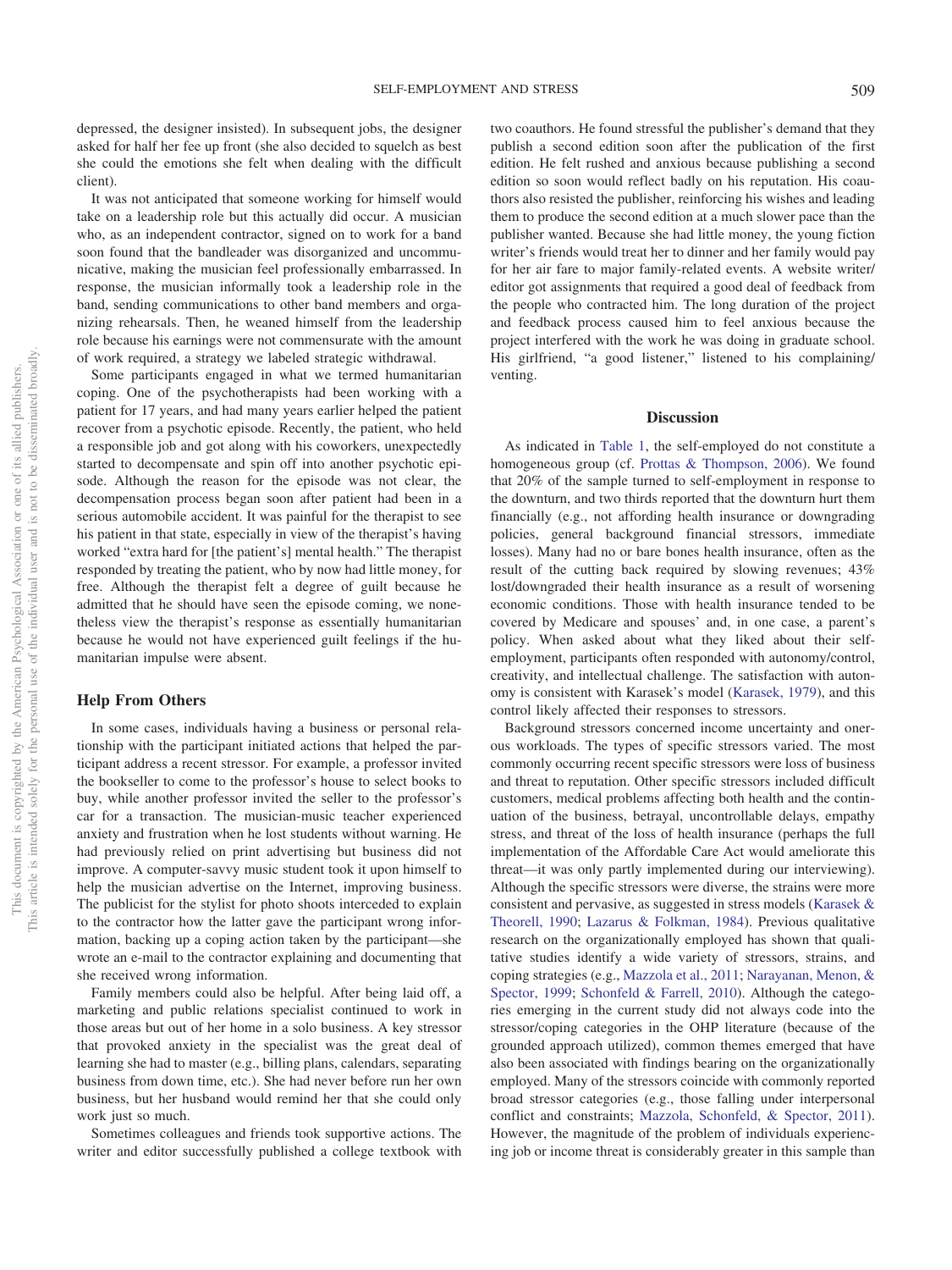what is found in the organizationally employed [\(Mazzola et al.,](#page-11-32) [2011\)](#page-11-32).

The most common strains were apprehension/anxiety, a finding consistent with that of [Eden \(1973\)](#page-11-0) who, in an analysis of earlier collected data from a large nationally representative sample [\(Kahn,](#page-11-34) [Wolfe, Quinn, Snoek, & Rosenthal, 1964\)](#page-11-34), found that, compared with the organizationally employed, the self-employed experienced significantly higher rates of job-related worries. Other strains experienced by members of our self-employed sample were frustration, anger (and in one instance a desire for revenge), and sadness or depression. Milder strains included feelings of disappointment, disturbance, and uselessness. The emotional strains frequently reported (e.g., anxiety, anger, frustration) are in line with findings bearing on organizational employees, which makes sense because there is a finite number of emotional responses to stress, and these strains are ubiquitous in the literature (e.g., [Mazzola et al., 2011;](#page-11-32) [Narayanan, Menon, & Spector, 1999\)](#page-11-28).

There were two sources for managing or coping with specific stressors. One source was the individual himself or herself. These self-employed individuals relied more heavily on problem-focused coping than emotion-focused coping [\(Lazarus & Folkman, 1984\)](#page-11-7), which is consistent with their valuing their jobs for autonomy/ control and intellectual challenge [\(Karasek, 1979\)](#page-11-11). The most commonly occurring categories of coping strategies included enlisting outside help, approaching others diplomatically, investigating alternative businesses, offering clear explanations to customers, and changing business practices. Although many of the self-employed mentioned autonomy and demonstrated problem-focused coping when addressing stressors, both self-employment *and* organizational employment have both autonomous and conformist dimensions [\(Eden, 1973\)](#page-11-0). An example of what Eden was suggesting is that in dealing with customers, a self-employed individual has to conform to customers' expectations while organizational settings vary in how much autonomy is granted.

A second source of stressor management came from others who helped the participants. These others included individuals who had some kind of business connection to participants and interceded to help, family members who provided money or advice to participants, and supportive colleagues. Self-employment may be less stressful if there is an employed spouse whose earnings provide a safety net for the independent entrepreneur. The sample included a few individuals who were fortunate to have a spouse whose job supplied the health insurance the self-employed person could not have afforded if alone. A third type of coping, humanitarian coping, is new to us. A search of PsycInfo on the words "coping" and "humanitarian" produced literature bearing on stressors affecting humanitarian aid workers and those workers' coping strategies and no research on coping with job stressors by engaging in humanitarian behavior. We suspect that coping with work-related stressors by doing good may be a kind of coping strategy that has been overlooked, and worthy of further investigation.

#### **Limitations**

Limitations of the study include our reliance on a convenience sample. It is, of course, possible that the stressors we identified are unrepresentative of the stressors experienced by the larger population of self-employed individuals. We, however, view this research as one of the opening steps in research on the stress process in the self-employed. One of our goals was to identify stressors, strains, and coping strategies in the self-employed, the impact of which can be assessed in future research with more representative samples. [Schonfeld and Feinman \(2012\)](#page-12-10) employed such an approach when they first conducted a qualitative study to identify stressors that affected teachers, and used the results of the qualitative study to help construct an online diary in a quantitatively organized study, the purpose of which was to assess daily stressors in a representative sample of novice teachers.

A second goal was to generate hypotheses that could be followed up in representative samples of the self-employed given the relative paucity of research on stress in that group. We note that participants worked in several U.S. states and settings (urban, rural, and suburban), and although we could not assess every kind of job occupied by the self-employed, our sample reflected a diverse mix of jobs, laying a foundation for future research.

Given that specific stressors in the self-employed had not been extensively studied, we believe the qualitative nature of this study, with its specific focus on the self-employed, is an advantage. The data were largely consistent with our theory- and research-guided expectations regarding autonomy and coping, underlining the validity of our findings. The nature of the responses also provided rich narratives that let us look closely at what the self-employed have been experiencing. Given the size (relatively large for a qualitative interview study—it is common to have as few as 25–35 participants [e.g., [Dick, 2000;](#page-11-35) [Rout, 1996\]](#page-11-36)) and diversity of the sample (variety of locations and occupational categories), the stressors, coping strategies, and reactions presented here are a first step in identifying important factors in the stress experience of the self-employed.

# **A Broad Perspective for the Self-Employed and Future Research**

The common thread through almost all the narratives is a cocktail of loving what they do in the presence of some powerful stressors. Stress is part of any job; however, in some ways the self-employed are more disadvantaged. Most workers, but not the self-employed, have human resource departments to provide stress management programs and/or ensure that jobs are not unreasonably stressful. Our findings illustrate the added difficulty of the stress process as it unfolds for the self-employed, as well as the difficulty of reaching them through traditional workplace interventions (e.g., job enrichment, stress management, health promotion). It may be up to local self-employed unions or community outreach programs to educate the self-employed about the effects of stress and how to cope with it. [Kautonen and Palmroos \(2010\)](#page-11-6) suggested that business skills training may improve the sustainability of small enterprises. The area is fertile ground for experimental and quasi-experimental studies on the viability of such training.

Most organizationally employed individuals have colleagues who can provide support that offers some protection against the adverse effects of stressors [\(House et al., 1988\)](#page-11-19). That some of the self-employed had colleagues was for one person a function of his having been propelled into working with independently contracted coauthors on a book. By contrast, the tutor had to be concerned about how much to share with someone in his line of work since other tutors were competitors. The participant, however, had one friend who was also a tutor with whom the participant shared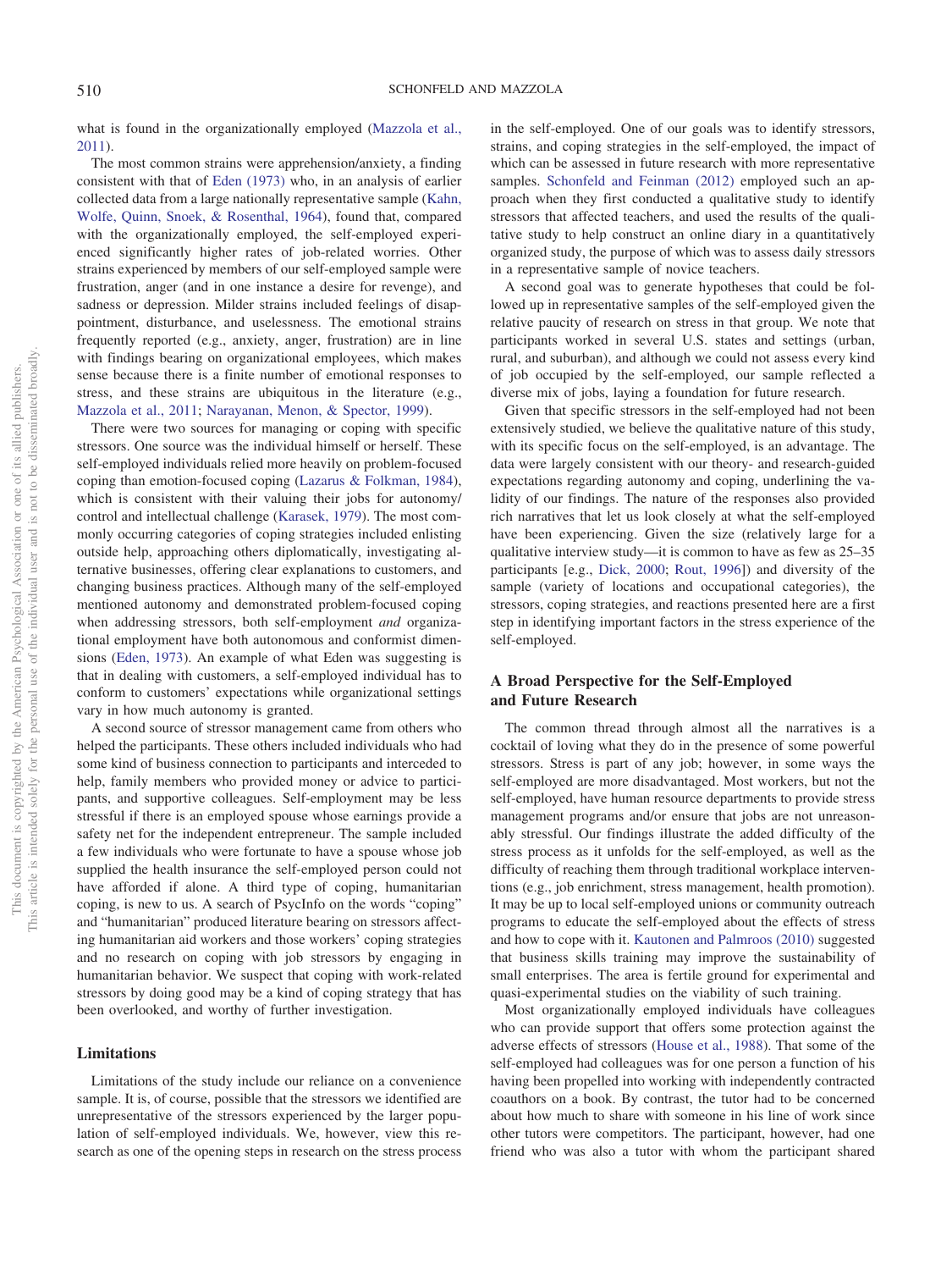One of the goals of qualitative research in OHP is hypothesis generation [\(Schonfeld & Mazzola, 2012\)](#page-12-9). Three hypotheses emerged from the data that should be evaluated in the context of studies having sufficiently large samples. One is that there are particularly potent stressors that affect the self-employed, which include sharp business losses outside of the individual's control (e.g., recession), betrayal by an associate having a modicum of trust, reputational threat, and serious illness (because of its impact on business and the lack of backup). The second is that the most commonly occurring strains for the self-employed are anxiety/ apprehension, frustration/anger, and depression. The third hypothesis is that the coping skills most commonly used in managing the work-related stressors confronting the self-employed include person or diplomatic skills (and providing customers clear explanations), help-seeking from knowledgeable others, having the flexibility to change business practices as conditions change (including weighing the possibility of leaving the business altogether), and strategic withdrawal from a bad situation even if it means absorbing a loss. Researchers could also study the potential benefits to workers who take humanitarian actions in connection to others with whom they have a relationship through work. Future research could examine how effective these strategies are in reducing strains in specific stressful situations.

There are also at least three other avenues for future research. First, it would be helpful to know about the differences in the experiences of self-employed men versus women and minorityversus majority-group members. Second, future research can answer questions about the work-life trajectories of individuals who turned to self-employment out of necessity and those who sought self-employment for the opportunities it offered. Those trajectories are likely to have differing implications for strains (e.g., anxiety and depression) arising out of the self-employment experience. Third, the patterning of those trajectories may be different for those self-employed who are in solo businesses and those who have employees. Those with employees have added burdens associated with assuring the employees' livelihoods. From the point of view of pure expedience, having employees can serve as a stress buffer; if business conditions worsen the self-employed person will likely lay off an employee before giving up his or her own job to an employee.

The self-employed are underrepresented in research in OHP. One of our aims is to stimulate more research on this diverse group of workers who make up more than 10% of the working population. Our research also underlines a balance of trade-offs that confront many of the self-employed. The appeal of selfemployment includes autonomy, enjoyment of the work itself, intellectual stimulation, and creativity, work-life characteristics that are reflective of the satisfactions at the upper reaches of [Maslow's \(1943\)](#page-11-37) hierarchy of needs. Maslow, however, reminded us that physiological needs (e.g., hunger) are prepotent of all needs. Self-employment is for most individuals anything but a road to riches [\(Åstebro et al., 2008;](#page-10-2) [Åstebro, Chen, & Thompson, 2011;](#page-10-13) [Swarns, 2014\)](#page-12-3), particularly in the midst of a downturn with adverse countercyclical effects [\(Cichocki, 2012;](#page-10-0) [Hipple, 2010;](#page-11-4) [Man-](#page-11-5) [delman, & Montes Rojas, 2007\)](#page-11-5). Some self-employed individuals thus experience an existential dilemma when earnings fall to the point of their no longer being able to support themselves or their families. When does the crash in earnings trump the need satisfactions inherent in the autonomy and creativity that many selfemployed individuals enjoy? What factors, psychological and social, affect the tipping point when the self-employed individual bails out, and seeks a job in an organization? Future research should examine this kind of conflict. Given the lack of resources or avenues to conduct their own "organizational research," the self-employed deserve our full attention in research aimed at identifying the stressors they confront and, more importantly, the consequences of these stressors and the ways in which stressors can be managed in order to maximize well-being.

#### **References**

- <span id="page-10-7"></span>Ahmetoglu, G., Leutner, F., & Chamorro-Premuzic, T. (2011). EQ-nomics: Understanding the relationship between individual differences in trait emotional intelligence and entrepreneurship. *Personality and Individual Differences, 51,* 1028 –1033. [http://dx.doi.org/10.1016/j.paid.2011.08](http://dx.doi.org/10.1016/j.paid.2011.08.016) [.016](http://dx.doi.org/10.1016/j.paid.2011.08.016)
- <span id="page-10-8"></span>Almeida, P. L., Ahmetoglu, G., & Chamorro-Premuzic, T. (2014). Who wants to be an entrepreneur? The relationship between vocational interests and individual differences in entrepreneurship. *Journal of Career Assessment, 22,* 102–112. <http://dx.doi.org/10.1177/1069072713492923>
- <span id="page-10-2"></span>Åstebro, T., Chen, J., & Thompson, P. (2008). *Stars and misfits: A theory of occupational choice*. Economics Research Working Paper Series, Florida International University.
- <span id="page-10-13"></span>Åstebro, T., Chen, J., & Thompson, P. (2011). Stars and misfits: Selfemployment and labor market frictions. *Management Science, 57,* 1999 –2017. <http://dx.doi.org/10.1287/mnsc.1110.1400>
- <span id="page-10-4"></span>Bradley, G. L. (2010). Work-induced changes in feelings of mastery. *The Journal of Psychology: Interdisciplinary and Applied, 144,* 97–119. <http://dx.doi.org/10.1080/00223980903472128>
- <span id="page-10-11"></span>Braun, V., & Clarke, V. (2006). Using thematic analysis in psychology. *Qualitative Research in Psychology, 3,* 77–101. [http://dx.doi.org/10.1191/](http://dx.doi.org/10.1191/1478088706qp063oa) [1478088706qp063oa](http://dx.doi.org/10.1191/1478088706qp063oa)
- <span id="page-10-6"></span>Bruk-Lee, V., Khoury, H. A., Nixon, A. E., Goh, A., & Spector, P. E. (2009). Replicating and extending past personality/job satisfaction metaanalyses. *Human Performance, 22,* 156 –189. [http://dx.doi.org/10.1080/](http://dx.doi.org/10.1080/08959280902743709) [08959280902743709](http://dx.doi.org/10.1080/08959280902743709)
- <span id="page-10-9"></span>Buttner, E. (1992). Entrepreneurial stress: Is it hazardous to your health? *Journal of Managerial Issues, 4,* 223–240.
- <span id="page-10-5"></span>Caplan, R. D., Cobb, S., French, J. R. P., Jr., Harrison, R. V., & Pinneau, S. R., Jr. (1975). *Job demands and worker health: Main effects and occupational differences*. U.S. Department of Health, Education, and Welfare, Publication No. (NIOSH) 75–160. Washington, DC: U.S. Government Printing Office.
- <span id="page-10-10"></span>Carver, C. S., & Connor-Smith, J. (2010). Personality and coping. *Annual Review of Psychology, 61,* 679 –704. [http://dx.doi.org/10.1146/annurev](http://dx.doi.org/10.1146/annurev.psych.093008.100352) [.psych.093008.100352](http://dx.doi.org/10.1146/annurev.psych.093008.100352)
- <span id="page-10-0"></span>Cichocki, S. (2012). Self-employment and the business cycle: Evidence from Poland. *Post-Communist Economies, 24,* 219 –239. [http://dx.doi](http://dx.doi.org/10.1080/14631377.2012.675157) [.org/10.1080/14631377.2012.675157](http://dx.doi.org/10.1080/14631377.2012.675157)
- <span id="page-10-12"></span>Cohen, J. (1960). A coefficient of agreement for nominal scales. *Educational and Psychological Measurement, 20,* 37– 46. [http://dx.doi.org/](http://dx.doi.org/10.1177/001316446002000104) [10.1177/001316446002000104](http://dx.doi.org/10.1177/001316446002000104)
- <span id="page-10-1"></span>Cooper, C. L., Dewe, P. J., & O'Driscoll, M. P. (2001). *Organizational stress: A review and critique of theory, research, and applications*. Thousand Oaks, CA: Sage.
- <span id="page-10-3"></span>Cooper, C. L., & Marshall, J. (1976). Occupational sources of stress: A review of the literature relating to coronary heart disease and mental ill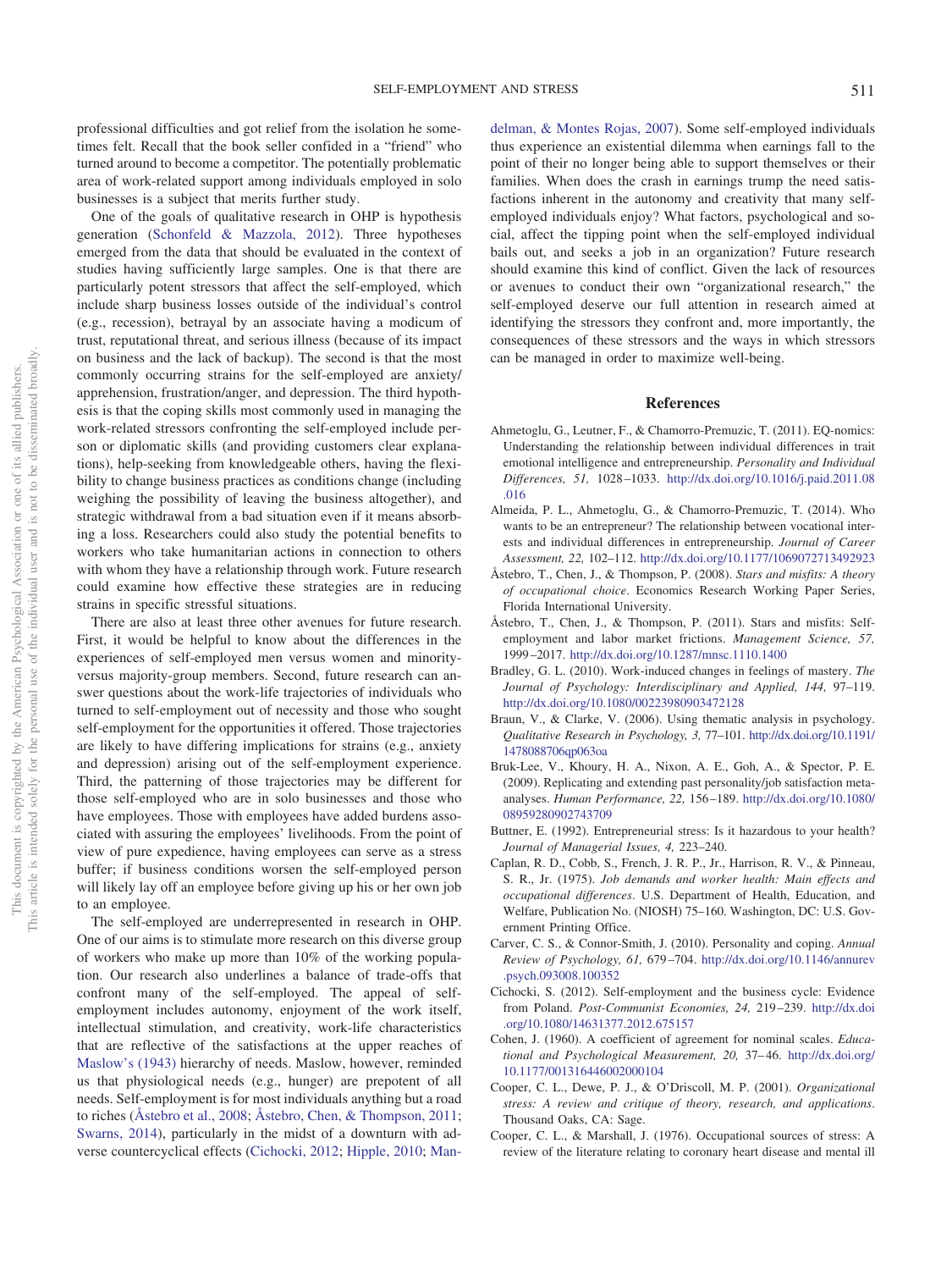health. *Journal of Occupational Psychology, 49,* 11–28. [http://dx.doi](http://dx.doi.org/10.1111/j.2044-8325.1976.tb00325.x) [.org/10.1111/j.2044-8325.1976.tb00325.x](http://dx.doi.org/10.1111/j.2044-8325.1976.tb00325.x)

- <span id="page-11-35"></span>Dick, P. (2000). The social construction of the meaning of acute stressors: A qualitative study of the personal accounts of police officers using a counselling service. *Work & Stress, 14,* 226 –244. [http://dx.doi.org/](http://dx.doi.org/10.1080/02678370010026422) [10.1080/02678370010026422](http://dx.doi.org/10.1080/02678370010026422)
- <span id="page-11-23"></span>Drevdahl, J. E., & Cattell, R. B. (1958). Personality and creativity in artists and writers. *Journal of Clinical Psychology, 14,* 107–111. [http://dx.doi](http://dx.doi.org/10.1002/1097-4679%28195804%2914:2%3C107::AID-JCLP2270140202%3E3.0.CO;2-T) [.org/10.1002/1097-4679\(195804\)14:2](http://dx.doi.org/10.1002/1097-4679%28195804%2914:2%3C107::AID-JCLP2270140202%3E3.0.CO;2-T)<107::AID-JCLP2270140202>3 [.0.CO;2-T](http://dx.doi.org/10.1002/1097-4679%28195804%2914:2%3C107::AID-JCLP2270140202%3E3.0.CO;2-T)
- <span id="page-11-0"></span>Eden, D. (1973). Self-employed workers: A comparison group for organizational psychology. *Organizational Behavior & Human Performance, 9,* 186 –214. [http://dx.doi.org/10.1016/0030-5073\(73\)90046-9](http://dx.doi.org/10.1016/0030-5073%2873%2990046-9)
- <span id="page-11-15"></span>Eden, D. (1975). Organizational membership vs self-employment: Another blow to the American dream. *Organizational Behavior & Human Performance, 13,* 79 –94. [http://dx.doi.org/10.1016/0030-5073\(75\)90006-9](http://dx.doi.org/10.1016/0030-5073%2875%2990006-9)
- <span id="page-11-16"></span>Ferrie, J. E., Shipley, M. J., Marmot, M. G., Martikainen, P., Stansfeld, S. A., & Smith, G. D. (2001). Job insecurity in white-collar workers: Toward an explanation of associations with health. *Journal of Occupational Health Psychology, 6,* 26 – 42. [http://dx.doi.org/10.1037/1076-](http://dx.doi.org/10.1037/1076-8998.6.1.26) [8998.6.1.26](http://dx.doi.org/10.1037/1076-8998.6.1.26)
- <span id="page-11-31"></span>Fleiss, J. L. (1981). *Statistical methods for rates and proportions*. New York, NY: Wiley.
- <span id="page-11-25"></span>Glaser, B., & Strauss, A. (1967). *The discovery of grounded theory: Strategies for qualitative research*. Chicago, IL: Aldine.
- <span id="page-11-8"></span>Hashizume, Y. (2010). Releasing from the oppression: Caregiving for the elderly parents of Japanese working women. *Qualitative Health Research, 20,* 830 – 844. <http://dx.doi.org/10.1177/1049732310362399>
- <span id="page-11-3"></span>Hipple, S. (2004). Self-employment in the United States: An update. *Monthly Labor Review, 127,* 13–23.
- <span id="page-11-4"></span>Hipple, S. (2010). Self-employment in the United States. *Monthly Labor Review, 133,* 17–32.
- <span id="page-11-19"></span>House, J. S., Landis, K. R., & Umberson, D. (1988). Social relationships and health. *Science, 241,* 540 –545. [http://dx.doi.org/10.1126/science](http://dx.doi.org/10.1126/science.3399889) [.3399889](http://dx.doi.org/10.1126/science.3399889)
- <span id="page-11-27"></span>Jones, F., & Fletcher, B. (1996). Taking work home: A study of daily fluctuations in work stressors, effects on moods and impacts on marital partners. *Journal of Occupational and Organizational Psychology, 6,* 89 –106 Pt. 1.
- <span id="page-11-34"></span>Kahn, R. L., Wolfe, D. M., Quinn, R. P., Snoek, J., & Rosenthal, R. A. (1964). *Organizational stress: Studies in role conflict and ambiguity*. Oxford, UK: Wiley.
- <span id="page-11-11"></span>Karasek, R. A. (1979). Job demands, job decision latitude, and mental strain: Implications for job redesign. *Administrative Science Quarterly, 24,* 285–307. <http://dx.doi.org/10.2307/2392498>
- <span id="page-11-12"></span>Karasek, R. A., & Theorell, T. (1990). *Healthy work: Stress, productivity, and the reconstruction of working life*. New York, NY: Basic Books.
- <span id="page-11-6"></span>Kautonen, T., & Palmroos, J. (2010). The impact of a necessity-based start-up on subsequent entrepreneurial satisfaction. *International Entrepreneurship and Management Journal, 6,* 285–300. [http://dx.doi.org/](http://dx.doi.org/10.1007/s11365-008-0104-1) [10.1007/s11365-008-0104-1](http://dx.doi.org/10.1007/s11365-008-0104-1)
- <span id="page-11-26"></span>Keenan, A., & Newton, T. J. (1985). Stressful events, stressors and psychological strains in young professional engineers. *Journal of Occupational Behaviour, 6,* 151–156. <http://dx.doi.org/10.1002/job.4030060206>
- <span id="page-11-22"></span>Kidd, P., Scharf, T., & Veazie, M. (1996). Linking stress and injury in the farming environment: A secondary analysis of qualitative data. *Health Education Quarterly, 23,* 224 –237. [http://dx.doi.org/10.1177/](http://dx.doi.org/10.1177/109019819602300207) [109019819602300207](http://dx.doi.org/10.1177/109019819602300207)
- <span id="page-11-13"></span>Kivimäki, M., Elovainio, M., Vahtera, J., & Ferrie, J. E. (2003). Organisational justice and health of employees: Prospective cohort study. *Occupational and Environmental Medicine, 60,* 27–34. [http://dx.doi.org/](http://dx.doi.org/10.1136/oem.60.1.27) [10.1136/oem.60.1.27](http://dx.doi.org/10.1136/oem.60.1.27)
- <span id="page-11-14"></span>Kohn, M. L., & Schooler, C. (1982). Job conditions and personality: A longitudinal assessment of their reciprocal effects. *American Journal of Sociology, 87,* 1257–1286. <http://dx.doi.org/10.1086/227593>
- <span id="page-11-9"></span>Lange, T. (2012). Job satisfaction and self-employment: Autonomy or personality? *Small Business Economics, 38,* 165–177. [http://dx.doi.org/](http://dx.doi.org/10.1007/s11187-009-9249-8) [10.1007/s11187-009-9249-8](http://dx.doi.org/10.1007/s11187-009-9249-8)
- <span id="page-11-7"></span>Lazarus, R. S., & Folkman, S. (1984). *Stress, appraisal, and coping*. New York, NY: Springer.
- <span id="page-11-20"></span>Luchman, J. N., & González-Morales, M. G. (2013). Demands, control, and support: A meta-analytic review of work characteristics interrelationships. *Journal of Occupational Health Psychology, 18,* 37–52. [http://](http://dx.doi.org/10.1037/a0030541) [dx.doi.org/10.1037/a0030541](http://dx.doi.org/10.1037/a0030541)
- <span id="page-11-29"></span>MacFarlane, A., & O'Reilly-de Brún, M. (2012). Using a theory-driven conceptual framework in qualitative health research. *Qualitative Health Research, 22,* 607– 618. <http://dx.doi.org/10.1177/1049732311431898>
- <span id="page-11-5"></span>Mandelman, F. S., & Montes Rojas, G. V. (2007). Microentrepreneurship and the business cycle: Is self-employment a desired outcome? *Working Paper Series (Federal Reserve Bank of Atlanta), 15,* 1–39.
- <span id="page-11-17"></span>Marchand, A., Demers, A., & Durand, P. (2005). Do occupation and work conditions really matter? A longitudinal analysis of psychological distress experiences among Canadian workers. *Sociology of Health & Illness, 27,* 602– 627. [http://dx.doi.org/10.1111/j.1467-9566.2005](http://dx.doi.org/10.1111/j.1467-9566.2005.00458.x) [.00458.x](http://dx.doi.org/10.1111/j.1467-9566.2005.00458.x)
- <span id="page-11-37"></span>Maslow, A. H. (1943). A theory of human motivation. *Psychological Review, 50,* 370 –396. <http://dx.doi.org/10.1037/h0054346>
- <span id="page-11-32"></span>Mazzola, J. J., Jackson, E. M., Shockley, K. M., & Spector, P. E. (2011). Examining stress in graduate assistants: Combining qualitative and quantitative survey methods. *Journal of Mixed Methods Research, 5,* 198 –211. <http://dx.doi.org/10.1177/1558689811402086>
- <span id="page-11-33"></span>Mazzola, J. J., Schonfeld, I. S., & Spector, P. E. (2011). What qualitative research has taught us about occupational stress. *Stress and Health, 27,* 93–110. <http://dx.doi.org/10.1002/smi.1386>
- <span id="page-11-28"></span>Narayanan, L., Menon, S., & Spector, P. E. (1999). Stress in the workplace: A comparison of gender and occupations. *Journal of Organizational Behavior, 20,* 63–73. [http://dx.doi.org/10.1002/\(SICI\)1099-1379](http://dx.doi.org/10.1002/%28SICI%291099-1379%28199901%2920:1%3C63::AID-JOB873%3E3.0.CO;2-J) (199901)20:1<[63::AID-JOB873](http://dx.doi.org/10.1002/%28SICI%291099-1379%28199901%2920:1%3C63::AID-JOB873%3E3.0.CO;2-J)>3.0.CO;2-J
- <span id="page-11-1"></span>Pearlin, L. I., & Schooler, C. (1978). The structure of coping. *Journal of Health and Social Behavior, 19,* 2–21. [http://dx.doi.org/10.2307/](http://dx.doi.org/10.2307/2136319) [2136319](http://dx.doi.org/10.2307/2136319)
- <span id="page-11-24"></span>Platt, J. R. (1964). Strong inference: Certain systematic methods of scientific thinking may produce much more rapid progress than others. *Science, 146,* 347–353. <http://dx.doi.org/10.1126/science.146.3642.347>
- <span id="page-11-10"></span>Prottas, D. J., & Thompson, C. A. (2006). Stress, satisfaction, and the work-family interface: A comparison of self-employed business owners, independents, and organizational employees. *Journal of Occupational Health Psychology, 11,* 366 –378. [http://dx.doi.org/10.1037/1076-8998](http://dx.doi.org/10.1037/1076-8998.11.4.366) [.11.4.366](http://dx.doi.org/10.1037/1076-8998.11.4.366)
- <span id="page-11-36"></span>Rout, U. (1996). Stress among general practitioners and their spouses: A qualitative study. *The British Journal of General Practice, 46,* 157–160.
- <span id="page-11-18"></span>Rugulies, R., Bültmann, U., Aust, B., & Burr, H. (2006). Psychosocial work environment and incidence of severe depressive symptoms: Prospective findings from a 5-year follow-up of the Danish work environment cohort study. *American Journal of Epidemiology, 163,* 877– 887. <http://dx.doi.org/10.1093/aje/kwj119>
- <span id="page-11-2"></span>Schonfeld, I. S. (1990). Coping with job-related stress: The case of teachers. *Journal of Occupational Psychology, 63,* 141–149. [http://dx.doi.org/](http://dx.doi.org/10.1111/j.2044-8325.1990.tb00516.x) [10.1111/j.2044-8325.1990.tb00516.x](http://dx.doi.org/10.1111/j.2044-8325.1990.tb00516.x)
- <span id="page-11-21"></span>Schonfeld, I. S. (2001). Stress in 1st-year women teachers: The context of social support and coping. *Genetic, Social, and General Psychology Monographs, 127,* 133–168.
- <span id="page-11-30"></span>Schonfeld, I. S., & Farrell, E. (2010). Qualitative methods can enrich quantitative research on occupational stress: An example from one occupational group. In D. C. Ganster & P. L. Perrewé (Eds.), *Research in occupational stress and wellbeing series. Vol. 8*. *New developments in*